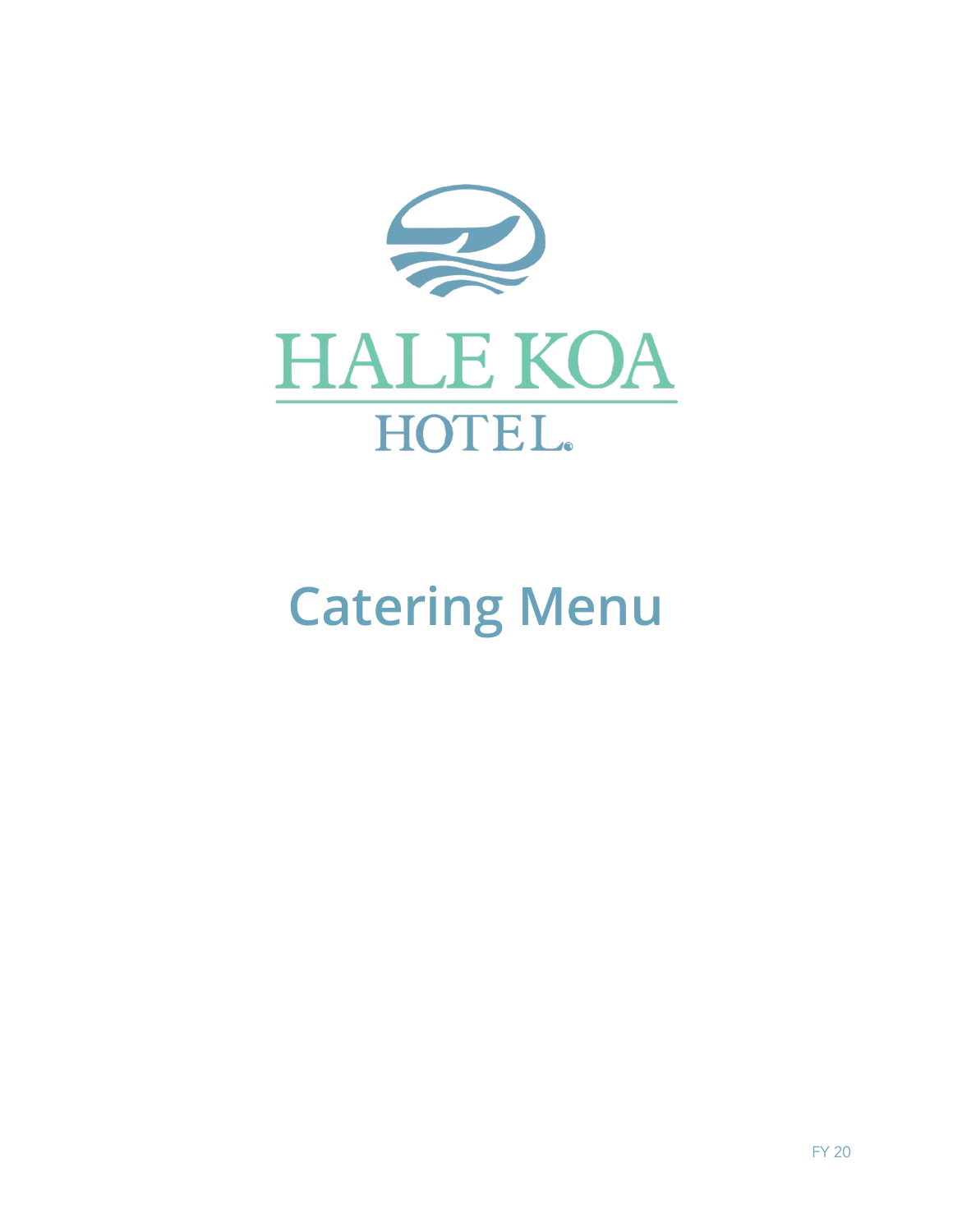# **the early bird**

*(minimum 25 guests)* orange juice or passion orange guava juice or polynesian fresh fruit cocktail

fluffy scrambled eggs with chives

choice of bacon, grilled ham, turkey sausage, breakfast links or portuguese sausage

hash brown potatoes with grilled onions

assortment of breakfast pastries and muffins, butter & preserves

freshly brewed coffee, decaffeinated coffee or tea............................... 23.00

# **the mynah bird combo**

*(minimum 25 guests)*

orange juice or passion orange guava juice or sunrise yogurt cocktail with granola

fluffy scrambled eggs with chives silver dollar pancakes, maple and coconut syrup

choice of bacon, grilled ham, turkey sausage, breakfast links or portuguese sausage

assortment of breakfast pastries and muffins, butter & preserves

freshly brewed coffee, decaffeinated coffee or tea 24.25

# **the sandpiper**

*(minimum 25 guests)* orange juice or passion orange guava juice or strawberry and kiwi fruit cocktail with brown sugar and whipped cream

three egg omelette *(choice of cheese, mushroom, tomato or plain)*

choice of bacon, grilled ham, turkey sausage, breakfast links or portuguese sausage

hash brown potatoes with grilled onions

assortment of breakfast pastries and muffins, butter & preserves

freshly brewed coffee, decaffeinated coffee or tea ........................... 24.25

# **the 'alala**

### *(minimum 25 guests)*

orange juice or passion orange guava juice or sliced chilled melon assortment, honey mint syrup

homemade roast beef hash with poached egg and broiled tomato

assortment of breakfast pastries and muffins, butter & preserves

freshly brewed coffee, decaffeinated coffee or tea 23.25

# **the skylark**

*(minimum 25 guests)* orange juice or passion orange guava juice or sliced chilled hawaiian pineapple, cherry brandy-scented syrup

grilled sirloin steak with sautéed garlic mushrooms

fluffy scrambled eggs with chives hash brown potatoes with grilled onions

assortment of breakfast pastries and muffins, butter & preserves

freshly brewed coffee, decaffeinated coffee or tea 28.25

# **the tropicbird**

*(minimum 25 guests)*

orange juice or passion orange guava juice or chilled sliced island fruit assortment, honey mint syrup

potato benedict (poached eggs on hash brown potatoes) with canadian style bacon topped with zesty mustard dill hollandaise sauce, fresh asparagus garnish

assortment of breakfast pastries and muffins, butter & preserves

freshly brewed coffee, decaffeinated coffee or tea  $\ldots \ldots \ldots \ldots \ldots \ldots \ldots$  27.00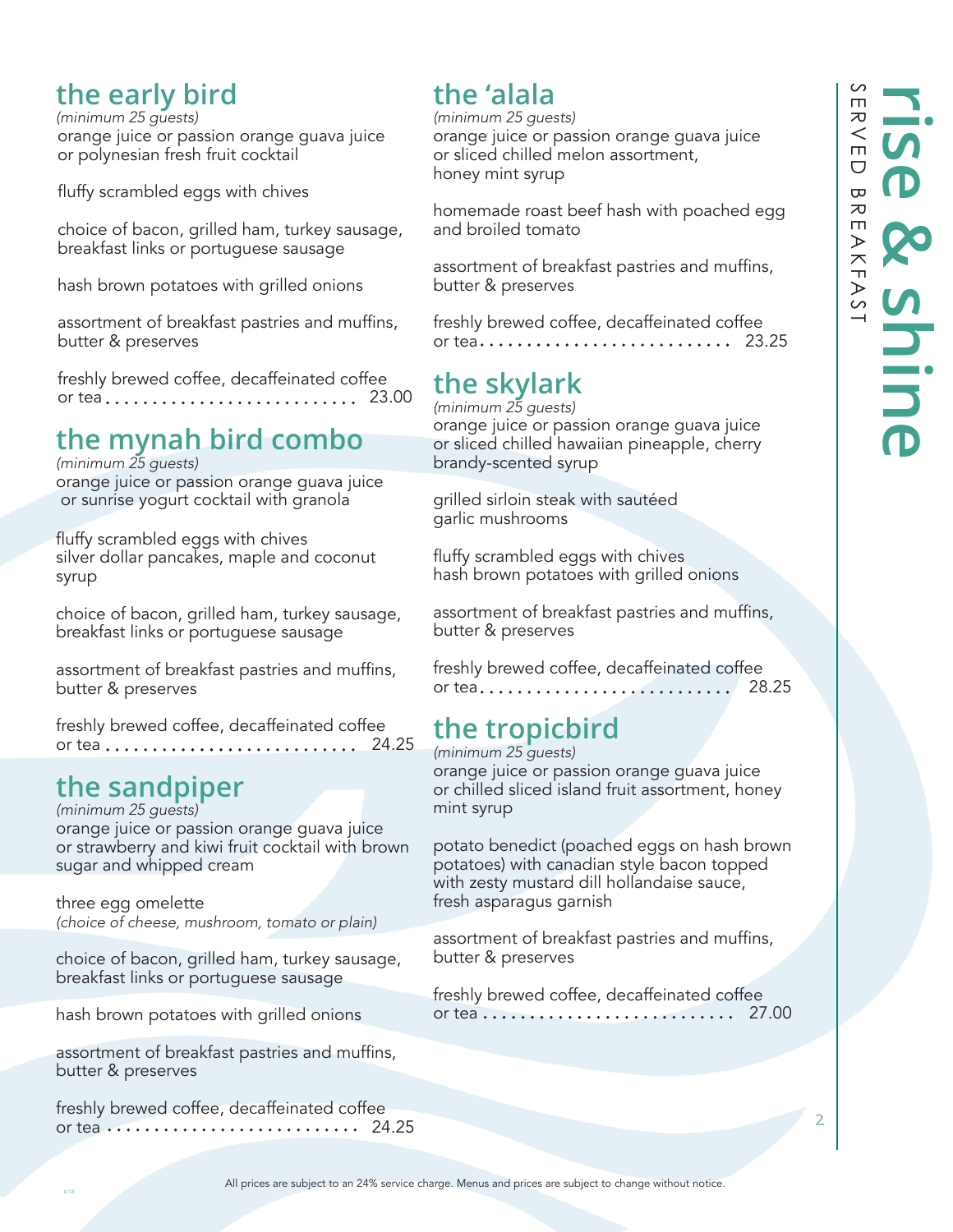# **Continental Breakfast Buffet**

*(minimum 25 guests)*

orange juice and passion orange guava juice

selection of cold cereals or oatmeal with brown sugar and milk

array of sliced seasonal fruits, and fruit yogurt

assortment of danish, mini bagels, mini croissants, muffins, butter, cream cheese and preserves

freshly brewed coffee, decaffeinated coffee and tea 22.50

# **Breakfast Buffet Two**

*(minimum 50 guests)*

orange juice and passion orange guava juice, array of sliced seasonal fruits

farm fresh scramble eggs

*choice of two meats:* bacon, grilled ham, turkey sausage, breakfast links, beef hash or portuguese sausage

hash brown potatoes with grilled onions or steamed rice

assortment of breakfast pastries with butter and preserves

freshly brewed coffee, decaffeinated coffee or tea  $\ldots \ldots \ldots \ldots \ldots \ldots \ldots$  29.50

# **Breakfast Buffet Three**

*(minimum 50 guests)*

orange juice and passion orange guava juice selection of cold cereals or oatmeal with brown sugar and milk, array of sliced seasonal fruits

farm fresh scramble eggs

*choice of two meats:* bacon, grilled ham, turkey sausage, breakfast links, beef hash or portuguese sausage

french toast with crushed strawberry sauce and maple syrup

island banana pancakes

hash brown potatoes with grilled onions or steamed rice

assortment of breakfast pastries with butter and preserves

freshly brewed coffee, decaffeinated coffee or tea 35.25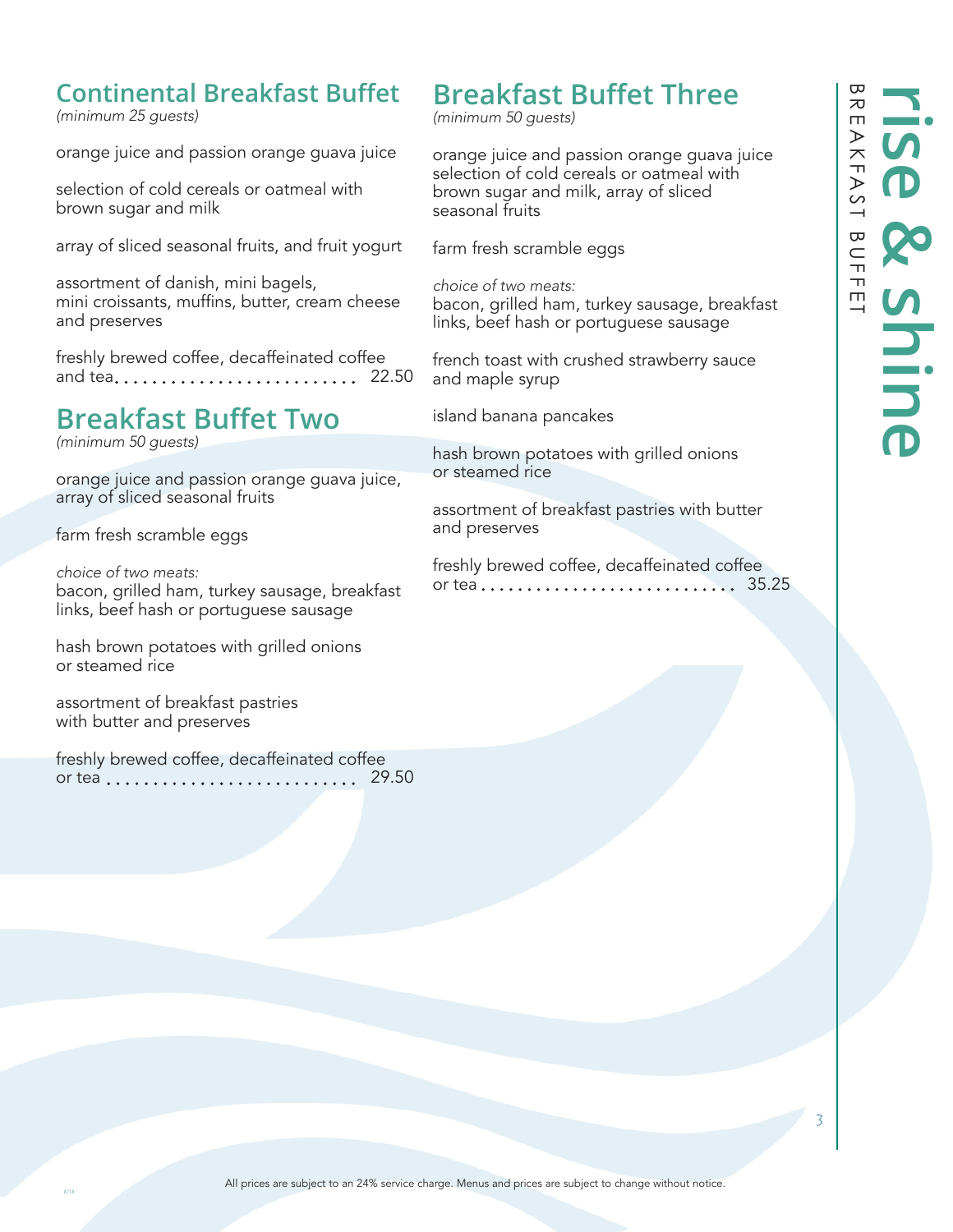# **Brunch Buffet**

*(minimum 100 guests)*

### fruits and juices

sliced fresh fruit platter, papaya wedges with lime, fresh pineapple and apple with li hing powder essence, orange juice and passion orange guava juice

### pastries

assortment of mini breakfast pastries

### salads

seasonal tossed greens with tomatoes and sliced cucumbers, choice of two dressings: lemon vinaigrette, ranch, oriental, or thousand island,

ginger chicken with penne pasta salad, broccoli seafood salad, pineapple and cranberry coleslaw

### cold buffet

assorted sushi platter, selection of domestic cheeses, tako limu poke, roasted broccoli with toasted almonds and cranberries

### hot buffet

sliced roast rack of lamb or sliced skirt steak with shiitake mushroom sauce

island style steamed mahi mahi filet

southern style fried chicken and waffles with maple syrup

potato benedict with spicy dill hollandaise sauce or poached eggs florentine

scrambled eggs

crispy bacon, breakfast links, and portuguese sausage

tri-color brunch potatoes and steamed rice

### desserts

chef's selection of assorted tarts, cakes, pies and cremes.

### beverages

freshly brewed coffee, decaffeinated coffee or tea

44.25

*To enhance your buffet, we suggest adding a carved new york striploin of beef or baked honey glaze ham to your buffet at a nominal charge.*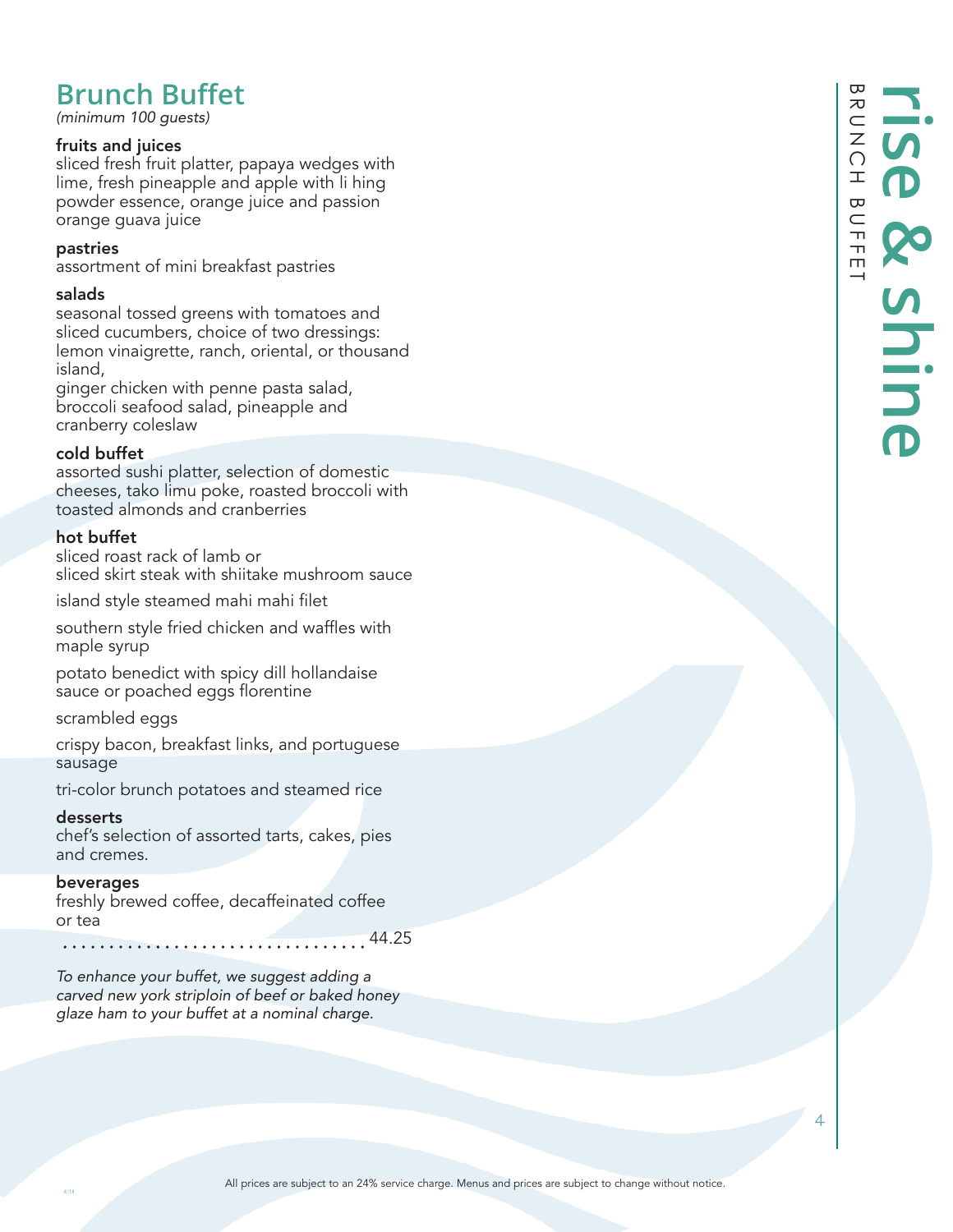# **Served Luncheons**

*(minimum 25 guests)*

*Please select one entrée for your party.* All entrées include your choice of a soup and dessert. Rolls and freshly brewed coffee or tea completes your meal.

# **salad entrées**

### classic caesar

|  |  |  |  |  |  | with grilled chicken  27.25 |
|--|--|--|--|--|--|-----------------------------|
|  |  |  |  |  |  | with grilled shrimp  28.25  |

### hearts of romaine & bay shrimp

| with tomatoes, hard boiled eggs,             |  |
|----------------------------------------------|--|
| and cucumbers, lime thousand island dressing |  |
|                                              |  |

### oriental style grilled salmon

on a bed of mesclun greens with lemon grass dressing ................. 30.50

### kale, frisee lettuce & spinach

grilled chicken breast, dried cranberries, sliced almonds, cucumber and tear drop tomatoes lemon vinaigrette.................... 27.25

### chinese chicken

with chopped peanuts, crispy won ton strips and our oriental sesame dressing  $\ldots$  28.25

*Please select one entrée for your party.* All entrées include your choice of our hale koa house salad or a soup and dessert. Rolls and freshly brewed cofee or tea completes your luncheon.

# **chicken entrées**

### cajun pan seared chicken

with etouffee sauce, creole rice and fresh seasonal vegetables ................... 29.50

### sautéed herb seasoned chicken

deglazed with balsamic vinegar and finished with butter, fresh seasonal vegetables and roasted garlic mashed potatoes  $\ldots \ldots$  28.25

### grilled mediterranean chicken

tomato jam and extra virgin olive oil, fresh seasonal vegetables, and roasted potatoes 28.25

### chicken marsala

mushrooms, shallots, marsala wine sauce on an asparagus risotto cake with fresh seasonal vegetables 29.50

### smoked soy marinated chicken

| on fettuccine pasta, fresh julienne vegetables |  |
|------------------------------------------------|--|
| and mirin cream sauce 28.25                    |  |

# **pork entrées**

### asian braised pork

soy mirin sauce, scallion rice and fresh seasonal vegetables ............... 29.50

### 48 hour brined pork loin

crusted with buba arare, apple cider gastrique and fresh seasonal vegetables  $\ldots \ldots$  29.50

# **beef entrées**

### red wine braised boneless short rib

matignon of root vegetables, scallion mashed potatoes and fresh seasonal vegetables

30.00

### broiled new york steak

cabernet peppercorn sauce, frizzled onions, roasted garlic mashed potatoes and grilled marinated squash and peppers ...... 35.25

# **seafood entrées**

### poached atlantic salmon

green peppercorn ginger sauce, sliced baked potato with parsley butter and fresh seasonal vegetables 31.50

### baked mahi mahi filet

tomato chive beurre blanc, garlic mashed potatoes and fresh seasonal vegetables

27.25

### sautèed fresh island fish

lemon beurre blanc, lomi lomi tomato relish, herb roasted whole potatoes and fresh seasonal vegetables  $\ldots \ldots \ldots \ldots$  31.50

### grilled black tiger shrimp pasta

fettuccine pasta tossed with marinara sauce, mushrooms, spinach and garlic ...... 33.00

# **combination entrées**

### duo of mahi mahi "dynamite" & marinated herb grilled chicken macadamia nut romesco sauce, whole grain rice pilaf and fresh seasonal vegetables

33.00

grilled skirt steak with dijon shiitake mushroom sauce paired with your choice of broiled mahi mahi filet or crab cake local style fried udon noodles and sautéed zucchini with tomatoes with mahi mahi ........................ 31.50 with crab cake 33.00

herb marinated grilled striploin & citrus honey mustard glazed chicken mashed potatoes and fresh seasonal vegetables 31.50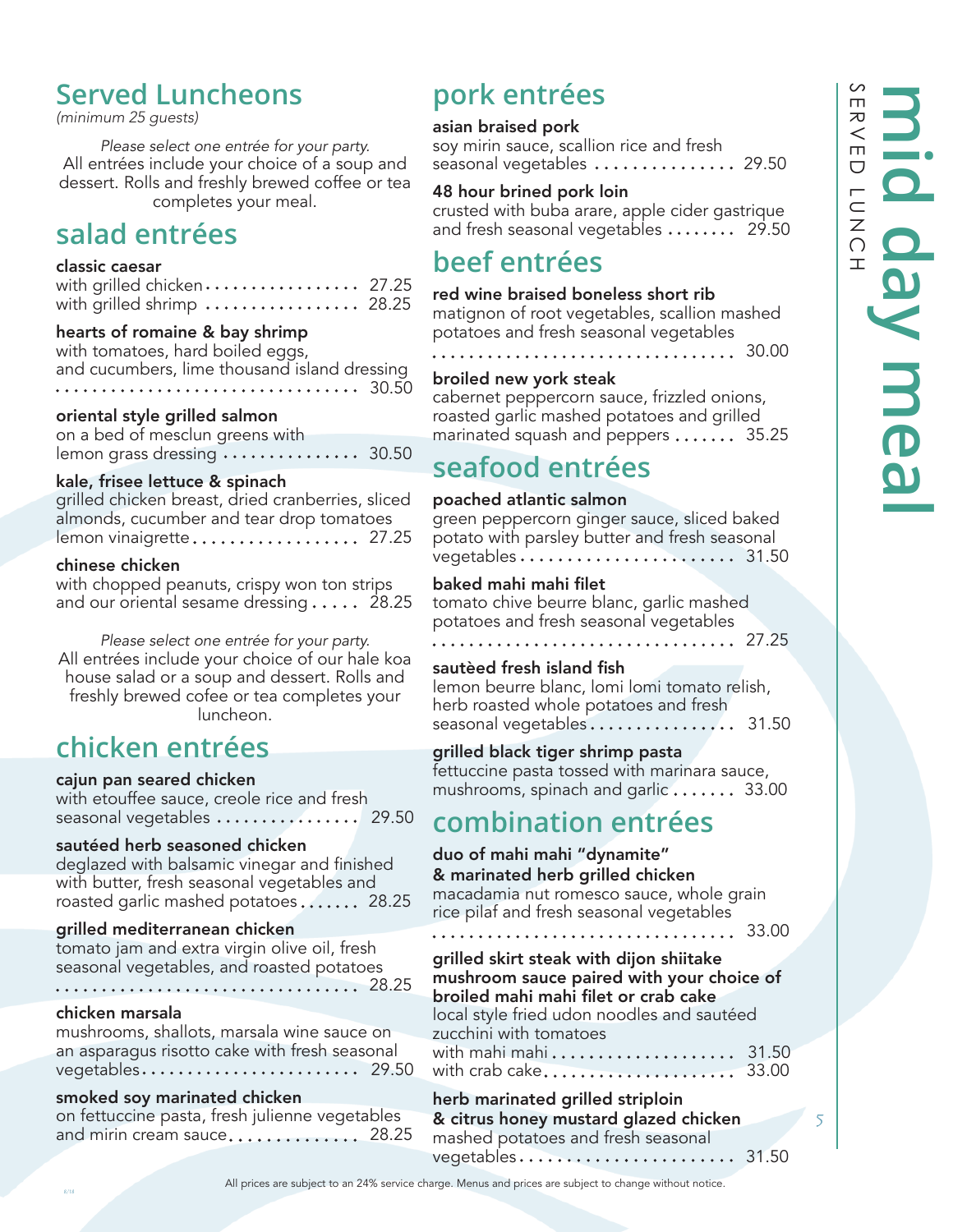# **Served Luncheons**

*(minimum 25 guests)*

# **soup selections**

*select one to accompany your meal*

cream of watercress lobster bisque wild rice and mushroom sweet corn chowder southwestern chicken tortilla navy bean potato leek cream of spring vegetable new england clam chowder oriental egg blossom beef & barley

# **dessert selections**

*select one to accompany your meal*

tiramisu refreshing signature sorbet *(strawberry, lilikoi or lychee)* strawberry cheesecake tropical sundae dutch apple pie with vanilla ice cream macadamia nut cream pie classic crème brulee chocolate haupia pie mud pie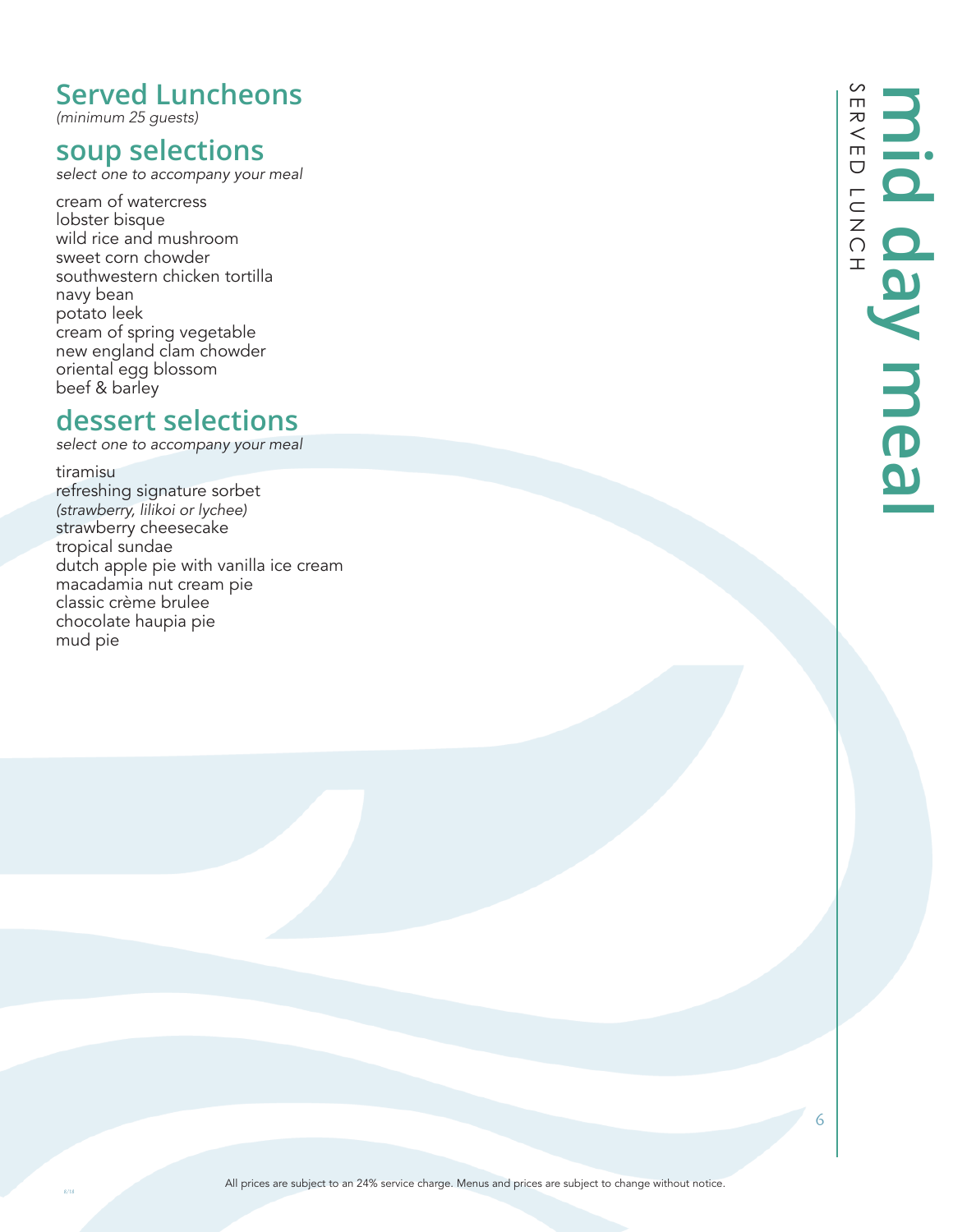# **soup, sandwich and salad lunch buffet**

*available for luncheon events only (minimum 40 guests)*

### salads

tossed green salad with choice of two dressings: lemon vinaigrette, ranch, oriental or thousand island, potato macaroni salad, sliced fresh fruit fresh vegetable crudité with creamy dip

### soup of the day

selection of breads white, whole wheat, 10 grain and light rye

### sliced cold cuts and cheeses

cured ham, roast beef, roast turkey breast, salami, monterey jack, cheddar, brie and swiss cheeses

### to accompany your sandwich

crisp lettuce, sliced tomatoes, red onions, cucumbers, alfalfa sprouts and assorted condiments

### desserts

chocolate mousse cake apple cobbler with vanilla ice cream with vanilla ice cream, key lime tart

### beverages

freshly brewed coffee, decaffeinated coffee or tea

. . . . . . . . . . . . 30.50

# **warriors luncheon buffet**

*(minimum 50 guests)*

### cold buffet

seasonal tossed green salad with tomatoes and sliced cucumbers, choice of two dressings: lemon vinaigrette, ranch, oriental, or thousand island, redskin potato salad with bacon chive dressing, cucumber namasu, ginger chicken with penne pasta salad, pipikaula poke platter, assorted fish cake poke with furikake, sliced seasonal fruits, fresh vegetable crudités with creamy dip, assorted cold cuts and a selection of domestic cheeses

### soup of the day

hot buffet *(select two)*

island huli huli chicken, natural jus

crispy southern fried chicken

flame grilled guava hoisin chicken

grilled gochujang chicken with sweet and spicy lacquer

grilled beef with chimichurri and beef jus

grilled skirt steak with dijon-shiitake mushroom sauce

beef bourguignonne

sauteed shrimp penne pasta with spinach and roasted garlic cherry tomato sauce

steamed mahi mahi filet island style

pan fried mahi mahi with bay shrimp and lemon caper butter

roast pork loin forestiere with woodland mushrooms and marsala wine cream sauce

steamed rice roasted potatoes seasonal vegetables dinner rolls

### desserts

french almond pear tart, key lime tart, mango panna cotta, and macadamia nut cream pie

### beverages

fresh brewed coffee, decaffeinated coffee or tea..............................39.50

additional hot entrées........ 6.95 each *you may also select from our dinner buffet menus for a luncheon event.*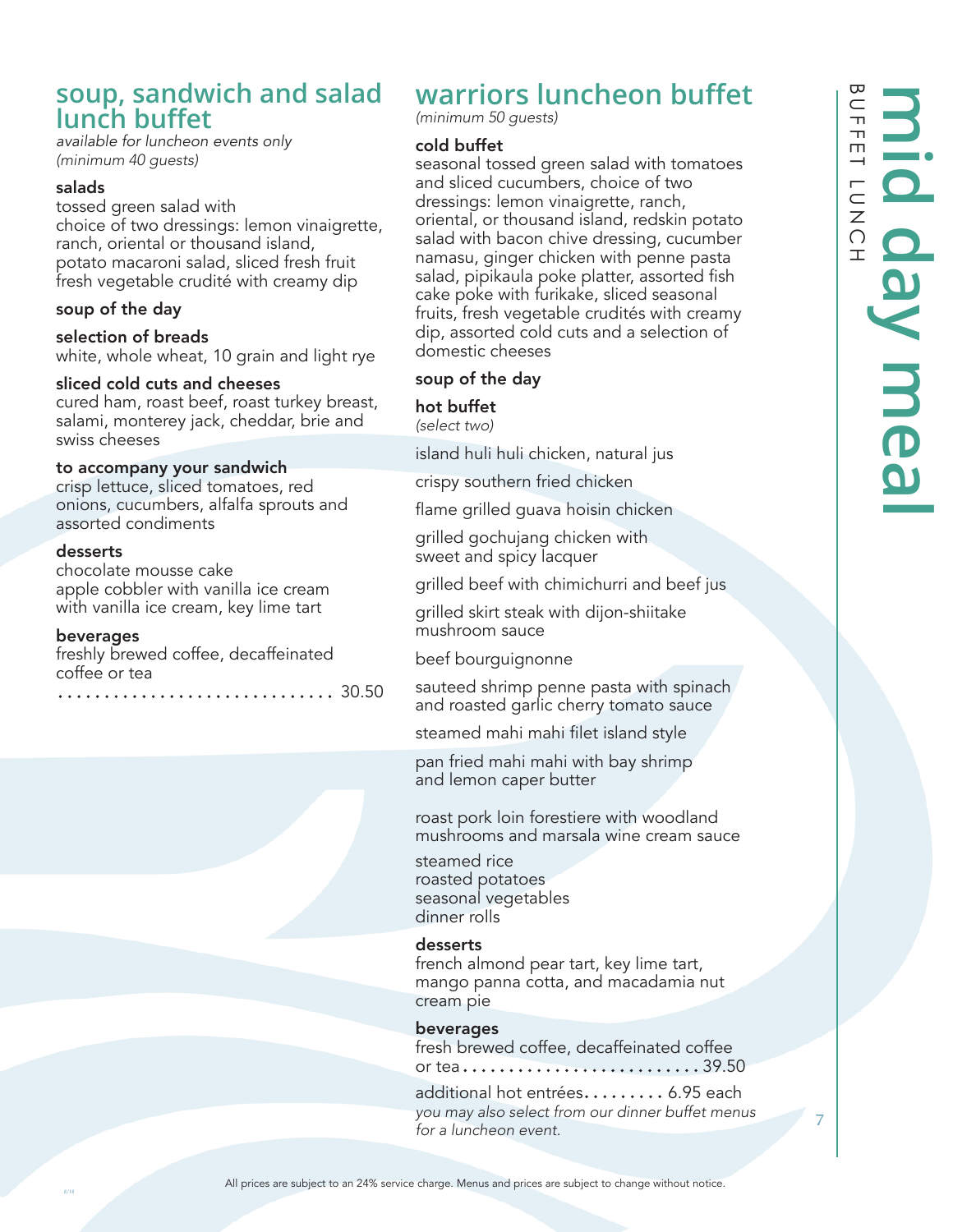# **Served Dinners**

*(minimum of 25 guests)*

*Please select one entrée for your party.* All dinner entrées include your choice of soup or salad, a dessert item, dinner rolls and freshly brewed coffee or hot tea. We highly suggest you consider one of our tempting appetizers.

# **chicken entrées**

### chicken forestiere

sautéed with woodland mushrooms, shallots, garlic & madeira wine cream sauce, market fresh vegetables and indian harvest 5-grain medley............................. 42.00

### chicken breast saltimbocca

layered with sliced proscuitto ham, fontina cheese, fried sage & poultry jus, market fresh vegetables and linguini pasta  $\ldots \ldots$  40.75

### chicken picatta

sautéed with light parmesan egg batter, thai basil yuzu butter sauce & fried capers, market fresh vegetables and linguini pasta  $\ldots$  40.75

### chicken marsala

sautéed with crimini mushrooms, shallots, garlic and marsala wine demi glace, market fresh vegetables and asparagus risotto cake

42.00

# **beef entrées**

### filet of beef mignon

crimini mushroom truffle cabernet sauce, market fresh vegetables and garlic roast red bliss potatoes  $\ldots \ldots \ldots \ldots \ldots$  47.50

### alae'a sea salt crusted prime rib roast

au jus and creamy horseradish sauce, market fresh vegetables and loaded whipped potatoes ......................... 47.50

### new york steak au poivre

three peppercorn brandy sauce, market fresh vegetables and garlic roasted red bliss potato 47.50

# **pork & lamb entrées**

### roast tenderloin of pork roulade

cajun spice rub, apple-walnut brioche stuffing, calvados brandy gastrique, market fresh vegetables and okinawan sweet potato duchess......................... 44.25

### pork chop kaiulani

hawaiian kona coffee spiced brine, topped with lilikoi bbq butter sauce & fried onion confetti, market fresh vegetables & garlic roasted red bliss potato ............. 44.25

### grilled marinated lamb chops

marinated in garlic & herbs, argentinean style mint chimichurri & lamb jus, market fresh vegetables and polenta cake ....... 57.75

# **seafood entrées**

### pier 38 fresh island fish

*select your preparation method:* macadamia nut & butter cracker crust with lilikoi basil coulis

wrapped in romaine lettuce & poached in a white wine court bouillon, fresh tarragon-tobiko cream

grilled with lomi tomato-sea asparagus relish & ponzu citrus beurre blanc

market fresh vegetables and okinawan sweet potato duchess...................... 42.00

### roasted atlantic salmon

furikake crust, ume-shiso aioli and kabayaki sauce, market fresh vegetables and steamed jasmine rice  $\dots\dots\dots\dots\dots\dots$  42.25

### shrimp scampi fettuccine

chablis wine, romesco garlic butter sauce, fried capers and parmesan cheese, market fresh vegetables........................ 46.50

### pacific seafood brochette

shrimp, scallop, fish, peppers & mushrooms, korean gochujang lobster sauce, market fresh vegetables and saffron lemon rice pilaf..45.50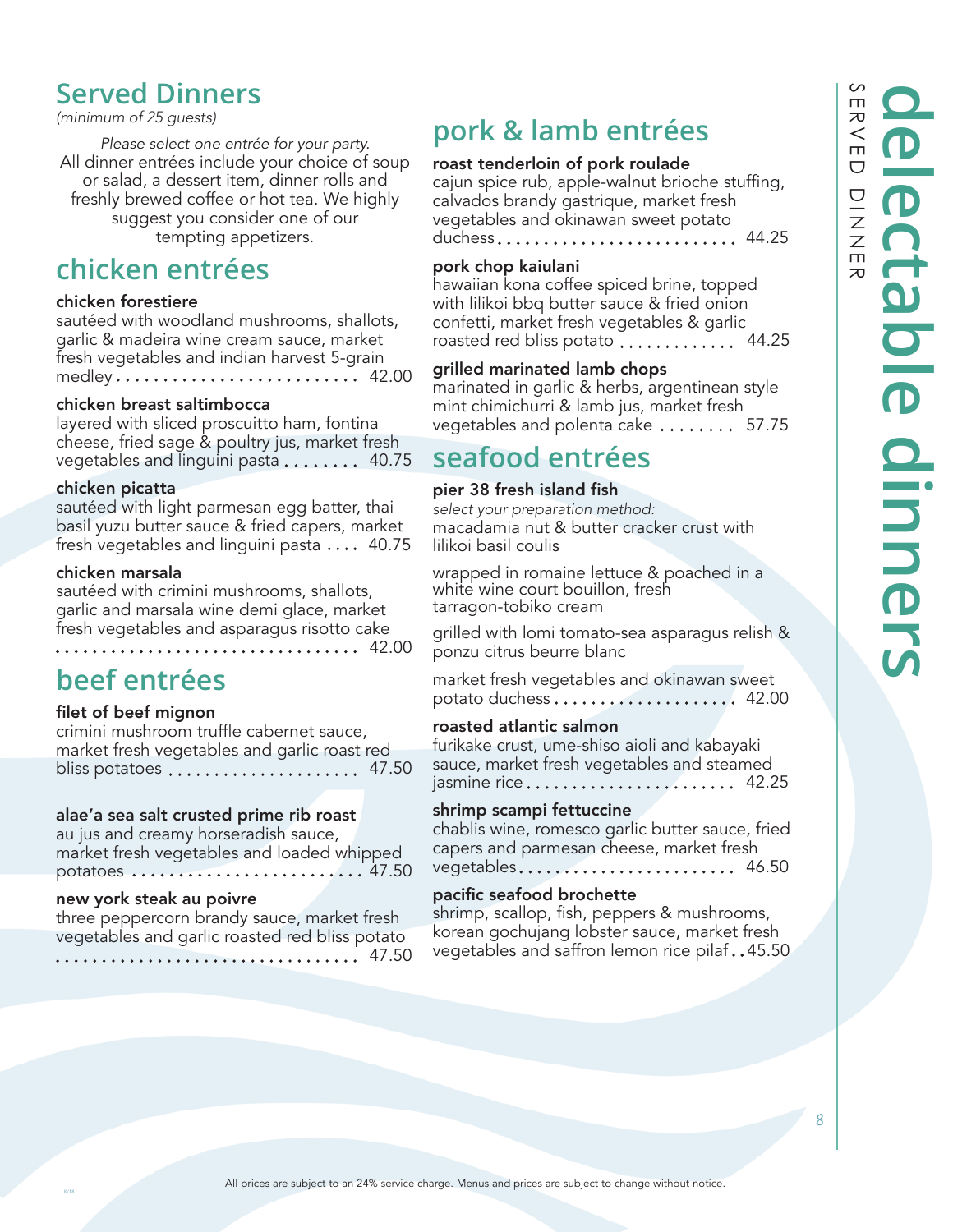# **Served Dinners**

*(minimum of 25 guests)* 

*Please select one entrée for your party.* All dinner entrées include your choice of soup or salad, a dessert item, dinner rolls and freshly brewed coffee or hot tea. We highly suggest you also consider one of our tempting appetizers.

# **combination entrées**

### chicken & new york steak au poivre

chicken with hawaiian curry spice rub, macadamia nut honey tangerine lacquer paired with new york steak, three peppercorn brandy sauce, market fresh vegetables and garlic roast red bliss potatoes ...................... 48.75

### chicken provencale & seafood stuffed mah mahi

chicken with herb crust, poultry jus and romesco sauce paired with scallops, crab, & shrimp stuffed mahi mahi, lomi tomato-sea asparagus relish and lilikoi hollandaise sauce, market fresh vegetables and steamed basmati rice  $\dots\dots\dots\dots\dots\dots$  46.50

### filet of beef & seafood stuffed shrimp

crimini mushroom truffle cabernet sauce paired with scallops, crab, fish stuffed shrimp, rockefeller spinach, poha-mango butter sauce market fresh vegetables and garlic roast red bliss potatoes  $\dots\dots\dots\dots\dots\dots 52.25$ 

### new york steak au poivre & mahi mahi

flame grilled, three peppercorn brandy sauce paired with macadamia nut & butter cracker crusted mahi mahi, lilikoi basil coulis, market fresh vegetables & lyonnaise potatoes..46.50

### roast tenderloin of beef & half maine lobster tail

porcini mushroom rub, port wine reduction, bearnaise sauce, market fresh vegetables and roasted garlic-spinach whipped potatoes

56.75

# **vegetarian entrées**

### vegetarian fettuccine

fettucine pasta tossed with olive oil, garlic, parmesan cheese, kosher salt, sweet basil and fresh garden vegetables  $\dots\dots\dots\dots$  40.75

### roasted vegetable napoleon

(minimum three orders) asparagus, zucchini, yellow squash, mushrooms, sweet red pepper, and eggplant, romesco sauce and kale pesto, market fresh vegetables and roasted orzo-israeli couscous 42.00

pan seared furikake crusted tofu steak

crisp asian slaw, tamari soy lacquer, green onion oil, market fresh vegetables and steamed jasmine rice  $\dots\dots\dots\dots$  42.00

tricolor quinoa pilaf with 7 garden treasures malaysian curry sauce garnished with toasted peanuts, market fresh vegetables and  $l$ yonnaise potato  $\ldots \ldots \ldots \ldots \ldots$  40.75

### a taste of south asia

| tandoori tikka tofu with pakora,             |
|----------------------------------------------|
| asian ratatouille and Hawaiian curry jasmine |
| rice pilaf 42.00                             |

 $\overline{Q}$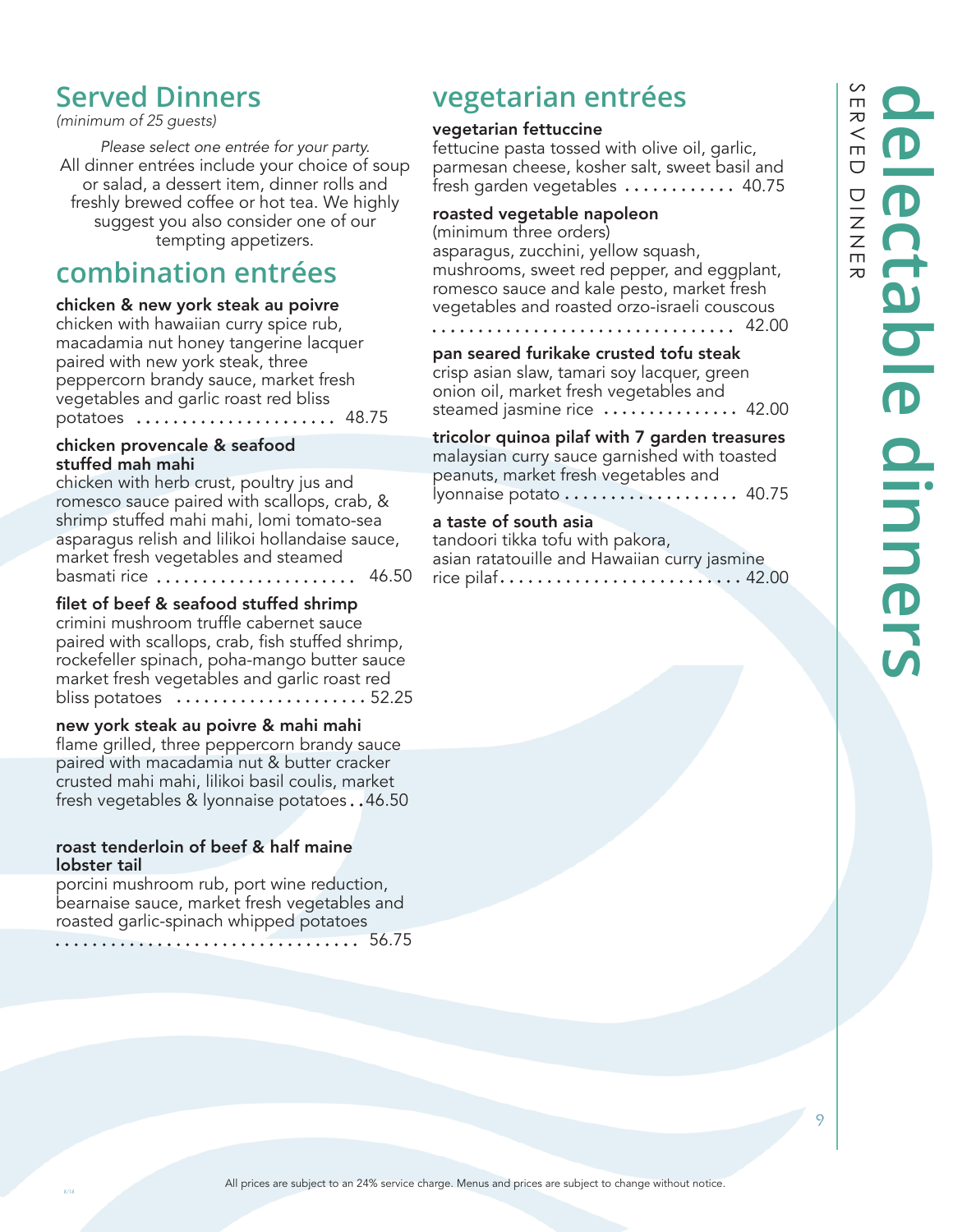# **Served Dinners**

**(minimum of 25 guests) select a soup or salad to accompany your served dinner**

## **soups**

cream of watercress lobster bisque wild rice and mushroom sweet corn chowder southwestern chicken tortilla navy bean potato leek cream of spring vegetable new england clam chowder oriental egg blossom beef & barley

# **salads**

hale koa house salad mixed greens with chopped eggs, tomatoes, sprouts, radishes and sliced cucumbers tarragon dressing

assorted mesclun greens pan roasted macadamia nuts and creamy cranberry vinaigrette

kale & romaine salad tossed with bay shrimp, eggs, bacon bits and tomatoes, balsamic vinaigrette dressing

classic caesar salad aged parmesan and garlic croutons

romaine & spinach salad blue cheese crumble, chopped roasted walnut and dried cranberries, creamy cranberry vinaigrette

*both soup and salad courses may be added to your meal for an additional* 7.75

# **desserts**

**select one to accompany your served dinner**

tiramisu refreshing signature sorbet *(strawberry, lilikoi or lychee)* strawberry cheesecake tropical sundae dutch apple pie with vanilla ice cream macadamia nut cream pie classic crème brulee chocolate haupia pie mud pie

# **Served Dinner Additions cold appetizers**

### house cured salmon with asparagus

### 14.75

### antipasto salad

romaine lettuce, marinated artichokes and mushrooms, salami, fresh mozzarella, roasted peppers, pepperoncini and olives, red wine vinaigrette 13.75

### chilled jumbo shrimp

### cocktail sauce 15.75

seared yellowfin ahi with ogo & puna papaya fan wasabi mustard essence .......market price

### poke trilogy

ahi limu poke, spicy kajiki poke, spicy salmon with oyster sauce poke, frisee lettuce, garnished with won ton strips, red, green & orange tobiko ..............market price

# **hot appetizers**

### pacific crab cakes

sautéed horenso spinach, sweet red pepper coulis, calamansi lime beurre blanc.... 14.75

### arancini & cremini mushroom

risotto cheese croquette, wilted kale, roasted tomato basil vinaigrette  $\ldots \ldots \ldots$  13.75

### flame grilled bacon wrapped asparagus bundles

balsamic-soy reduction, lemon pepper aioli and roasted tear drop tomatoes......  $13.75$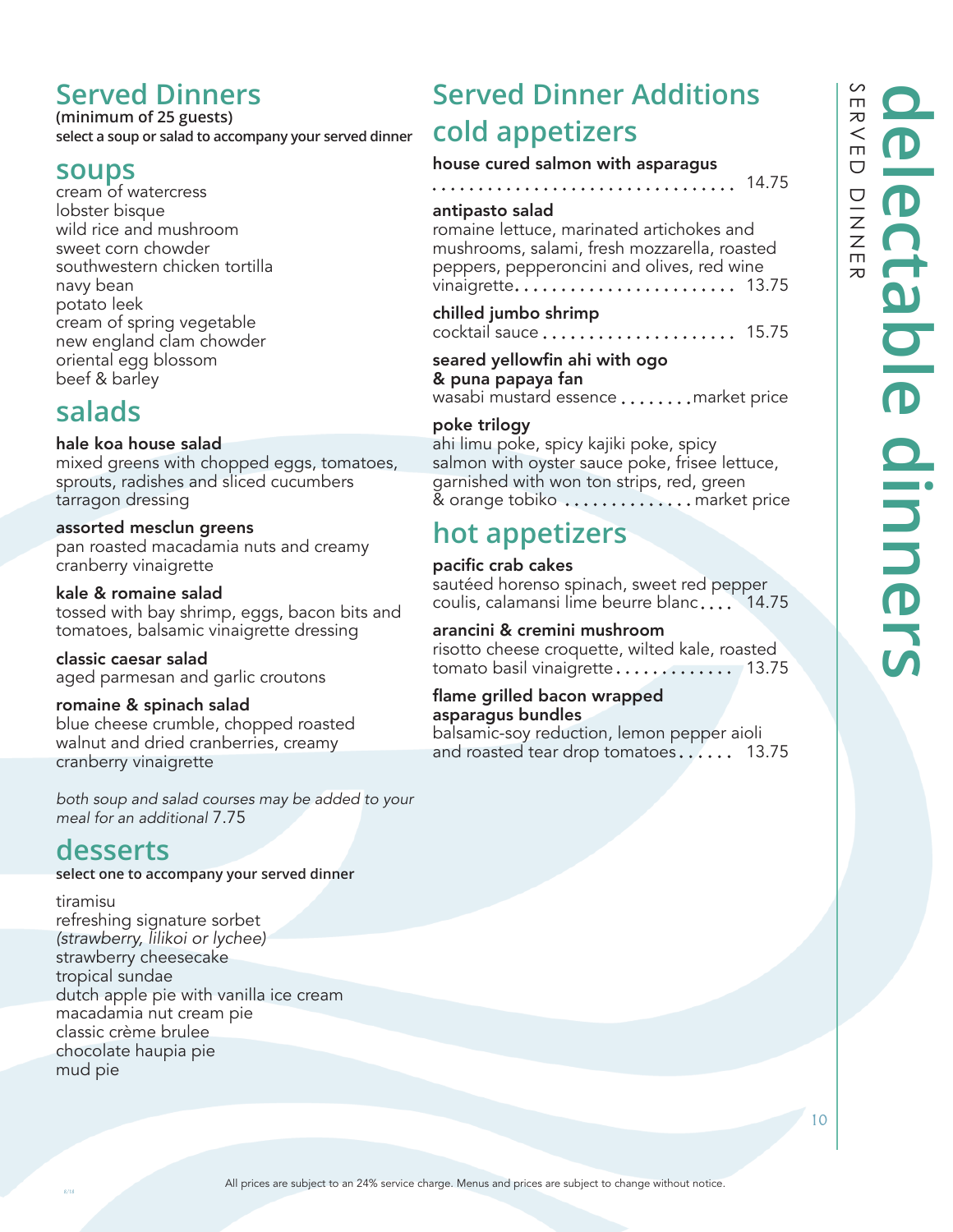# **hale koa royal feast**

*(minimum 40 guests)*

a traditional hawaiian luau served sit down style

### salads

cucumber papaya salad lomi lomi salmon seaweed salad fresh pineapple poi

### main course

imu style kalua pork

lawalu style mahi mahi (sweet onion, kukui nut inamona coconut ginger cream)

island shoyu chicken

teriyaki beef steak

char siu fried rice

cane sugar butter glazed sweet potato with toasted coconut

stir fried vegetables

dessert haupia guava cake

beverages

freshly brewed coffee, decaffeinated coffee or tea

.............. 48.75

*hawaiian entertainment, a traditional imu ceremony (luau garden only) and lei greeting can be arranged for you upon request at additional charges. ask your catering representative for details.*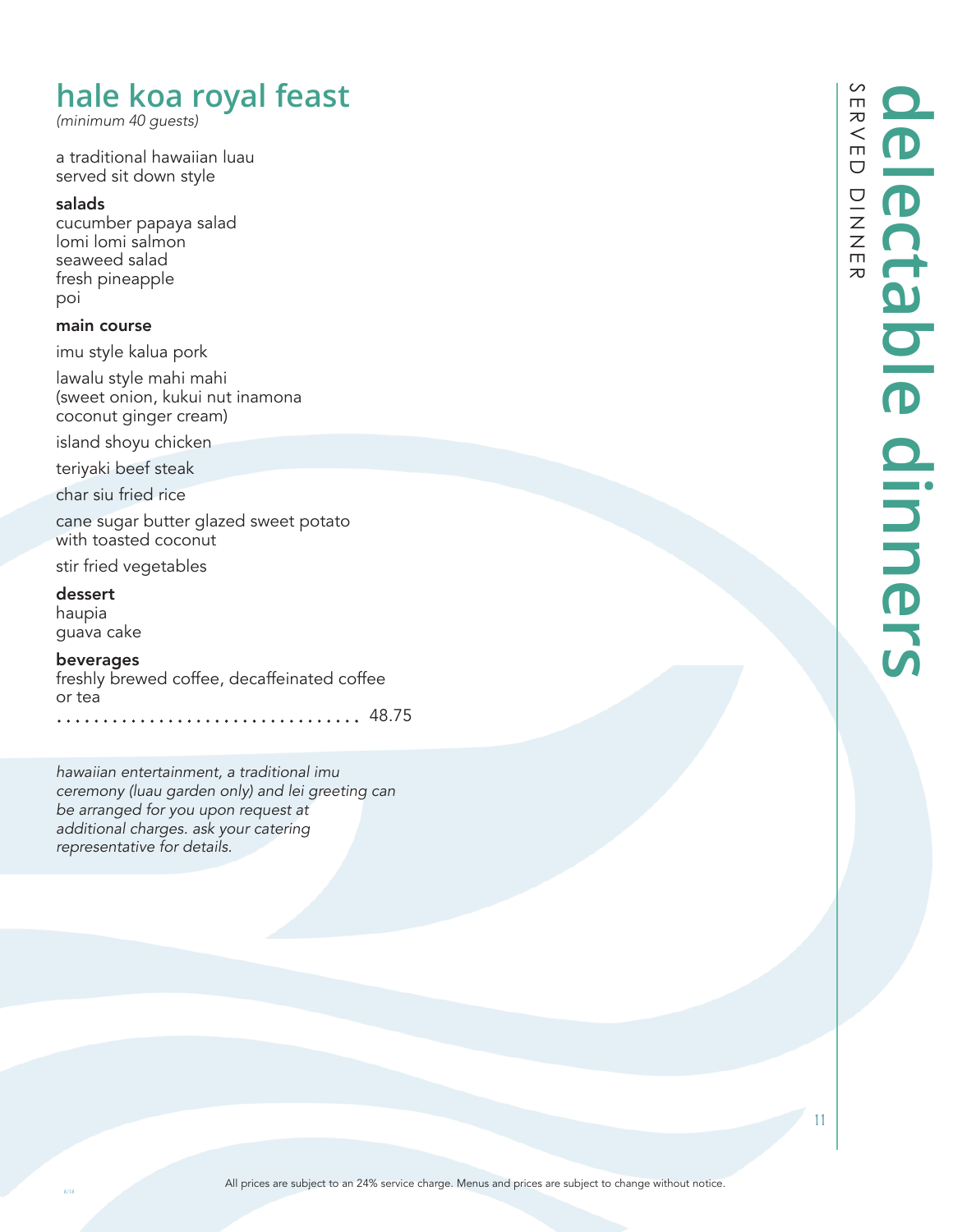# **aloha buffet**

(minimum 100 guests) an introduction to hawaii with favorite flavors from the islands

### salads

seasonal greens with tomatoes and sliced cucumbers, choice of two dressings: lemon vinaigrette, ranch, oriental or thousand island, broccoli and seafood, cucumber namasu, macaroni and potato, kim chee tofu, lomi lomi salmon and poi

### cold selections

sliced tropical fruit platter tako limu poke, swordfish shoyu onion poke, cold ginger chicken platter

### from the carving station **(select one)**

roast new york striploin of beef

roast prime rib of beef, *both accompanied by au jus and creamy horseradish sauce*

### hot entrée selections

steamed snow crab legs with lemon butter or hawaiian seafood curry

hibachi chicken or flamed grilled guava hoisin chicken

dore style mahi mahi with meuniere butter sauce and toasted macadamia nuts or local style steamed fresh manila clams

kalua pork and cabbage chinatown fried noodles steamed white rice or char siu fried rice cane sugar butter glazed baked sweet potatoes with toasted coconut dinner rolls

### desserts

chef's selection of cakes, pies, tarts, crèmes, and haupia

### beverages

freshly brewed coffee, decaffeinated coffee or tea

| with new york striploin of beef  57.75 |  |  |  |
|----------------------------------------|--|--|--|
| with prime rib of beef  65.75          |  |  |  |

# **asian buffet**

### *(minimum 100 guests)*

a taste of japanese, chinese, and other ethnic delicacies along with western foods prepared with the seasoning secrets of the orient

### salads

oriental salad with sesame vinaigrette, garnished with crispy wonton strips and chopped peanuts, ginger chicken with penne pasta, macaroni and potato with seafood, broccoli and seafood won bok kim chee, cucumber namasu

### cold selections

sliced fresh fruit platter, sushi assortment, cold saimin platter, tako limu and onion poke

### hot entrée selections

hibachi chicken or warm asian pesto chicken

dore style mahi mahi shanghai (sweet & sour sauce, garnished with pineapple & lychee)

or seafood in thai coconut red curry sauce

braised korean boneless short ribs

chinese black bean pork sparerib brisket

fried chow mein noodles

steamed white rice

wok fired seasonal vegetables

### dinner rolls

### desserts

chef's selection of cakes, pies, tarts and crèmes

### beverages freshly brewed coffee, decaffeinated coffee or tea

54.50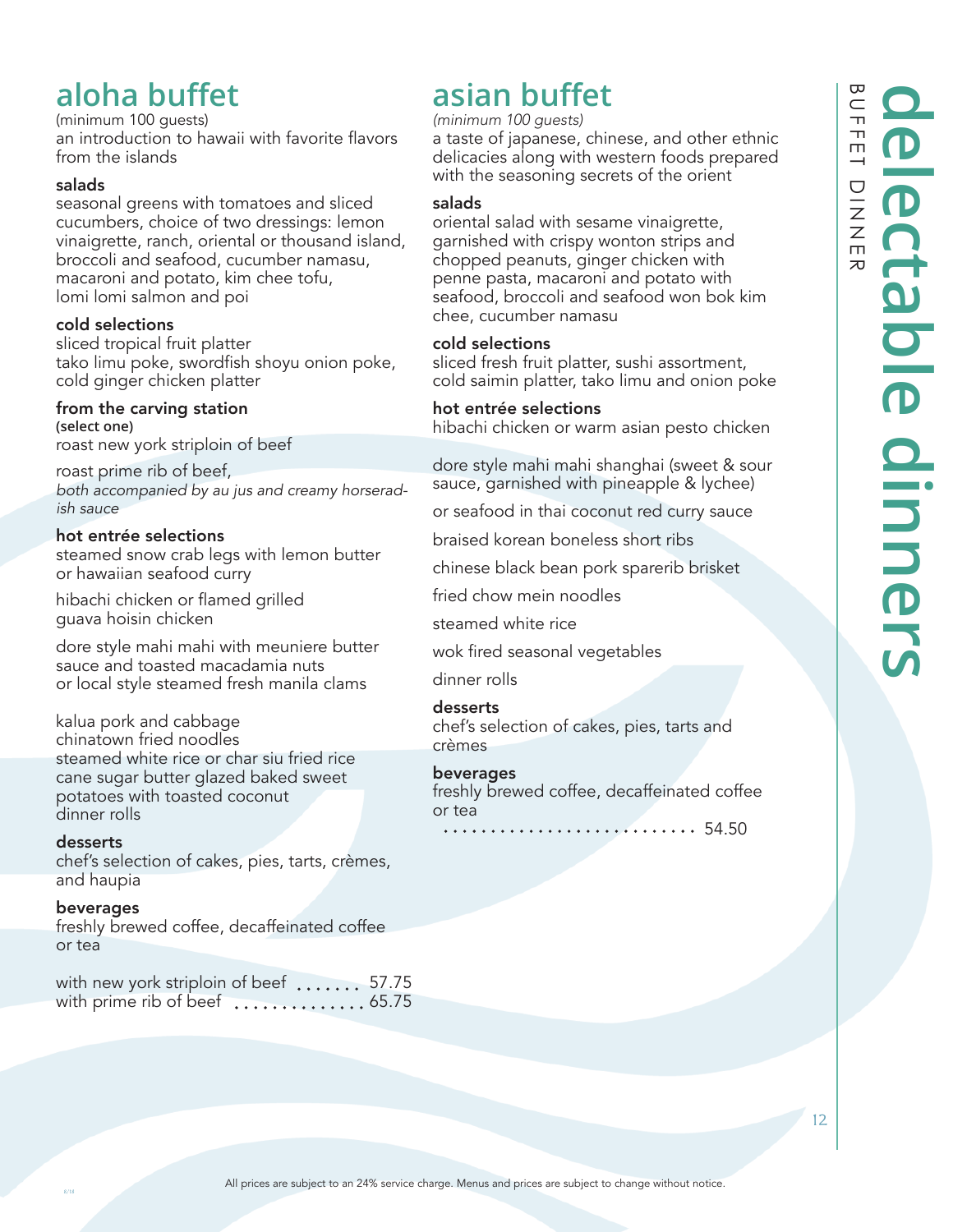# **international buffet**

*(minimum 100 guests)*

a lavish sampling of foods from all over the world

### salads

seasonal greens with tomatoes and cucumbers, choice of two dressings: lemon vinaigrette, ranch, oriental or thousand island, broccoli and seafood, kim chee tofu, three olive salad with balsamic dressing, redskin potato salad with bacon chive dressing, penne pasta with deli meat & cheese

### cold buffet

sliced tropical fruit platter, roasted broccoli with toasted almonds and cranberries, assorted sushi platter, selection of domestic cheeses

### from the carving station **(select one)**

roast new york striploin of beef

roast prime rib of beef *both accompanied by au jus and creamy horseradish sauce*

### chicken entrées

**(select one)** herb baked mushroom chicken with marsala wine sauce

paniolo chicken with tomato, tarragon, & hawaiian kona coffee spice demi-glace

korean kalbi chicken

roast chinatown duck with, lychee and mandarin orange and bigarade sauce

### seafood entrées

### **(select one)**

dore style mahi mahi grenobloise (brown butter, worcestershire sauce, lemon juice & fried capers)

seafood valencia with tomato, roasted garlic and saffron sauce

grilled mahi mahi with tomato-sea asparagus relish, ponzu citrus beurre blanc

pan seared atlantic salmon with garlic cucumber relish, umeboshi vinaigrette and sake beurre blanc

assorted seafood in a white wine garlic cream sauce

fresh vegetable medley roasted garlic and chive mashed potatoes or hawaiian spice roasted red bliss potatoes steamed white rice or lemon rice pilaf dinner rolls

### desserts

chef's selection of cakes, pies, tarts and crèmes

### beverages

freshly brewed coffee, decaffeinated coffee or tea

with new york striploin of beef  $\,\ldots\ldots$ . 54.50 with prime rib of beef  $\ldots \ldots \ldots \ldots$  62.50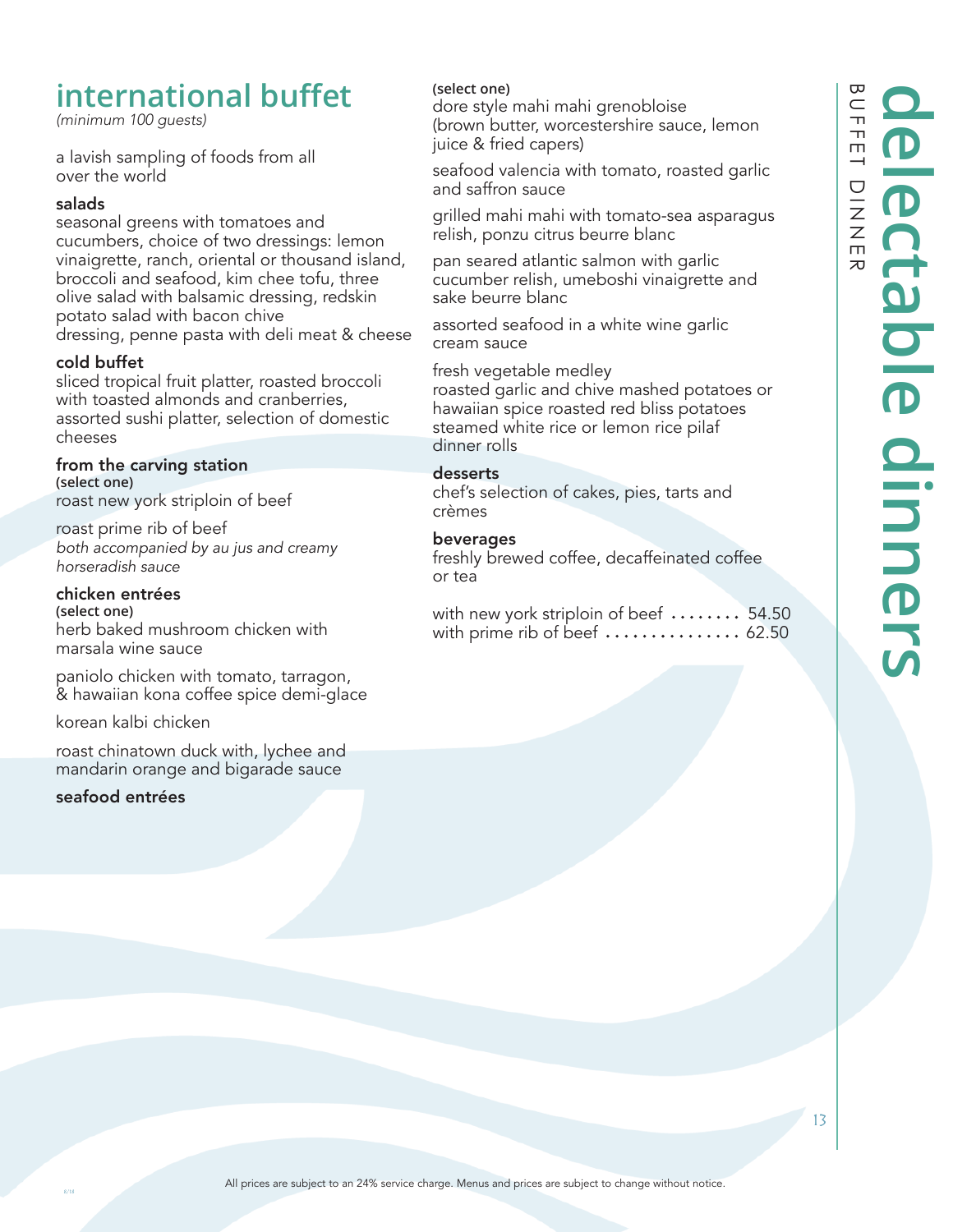# **pacific rim buffet**

*(minimum 50 guests)*

### salads

seasonal greens with choice of two dressings: lemon vinaigrette, oriental, thousand island, or ranch dressings, sliced tomatoes and cucumbers, red skin potato with bacon chive dressing, ginger chicken penne pasta, broccoli and seafood, kim chee tofu, pineapple coleslaw, assorted sushi platter, fresh fruit platter

### hot buffet **choice of 3 hot entrées**

korean style beef

sake braised boneless beef short ribs

grilled skirt steak with dijon-shiitake mushroom sauce

chinatown steamed mahi mahi

pan seared furikake crusted mahi mahi

korean style seafood newburg

flame grilled guava hoisin chicken

island shoyu chicken

grilled gochujang chicken with sweet and spicy lacquer

szechuan salt & pepper pork

sweet & sour pork sparerib brisket

steamed white rice or char siu fried rice fried chow mein noodles or green onion mashed potatoes fresh wok fired vegetable medley dinner rolls

### desserts

chef's selection of cakes, pies, tarts and crèmes

### beverage

freshly brewed coffee, decaffeinated coffee or tea

................................ 52.25 *additional hot entrées 6.50 each* 

# **hawaiian luau buffet**

*(minimum 50 guests)*

### salads and cold buffet

seasonal greens with tomatoes and sliced cucumbers, choice of two dressings: lemon vinaigrette, oriental, thousand island, or ranch dressings, potato macaroni salad cucumber namasu swordfish shoyu and onion poke pipkaula poke lomilomi salmon poi fresh pineapple

### hot buffet

imu style kalua pork

island shoyu chicken

teriyaki beef steak

lawalu style mahi mahi

cane sugar butter glazed sweet potato with toasted coconut

fried chow mein noodles

steamed rice or char siu fried rice

### desserts

macadamia nut pie, haupia, dobash cake, haupia cake, guava cake, mango panna cotta

### beverages

freshly brewed coffee, decaffeinated coffee or tea

 $\cdots$  55.50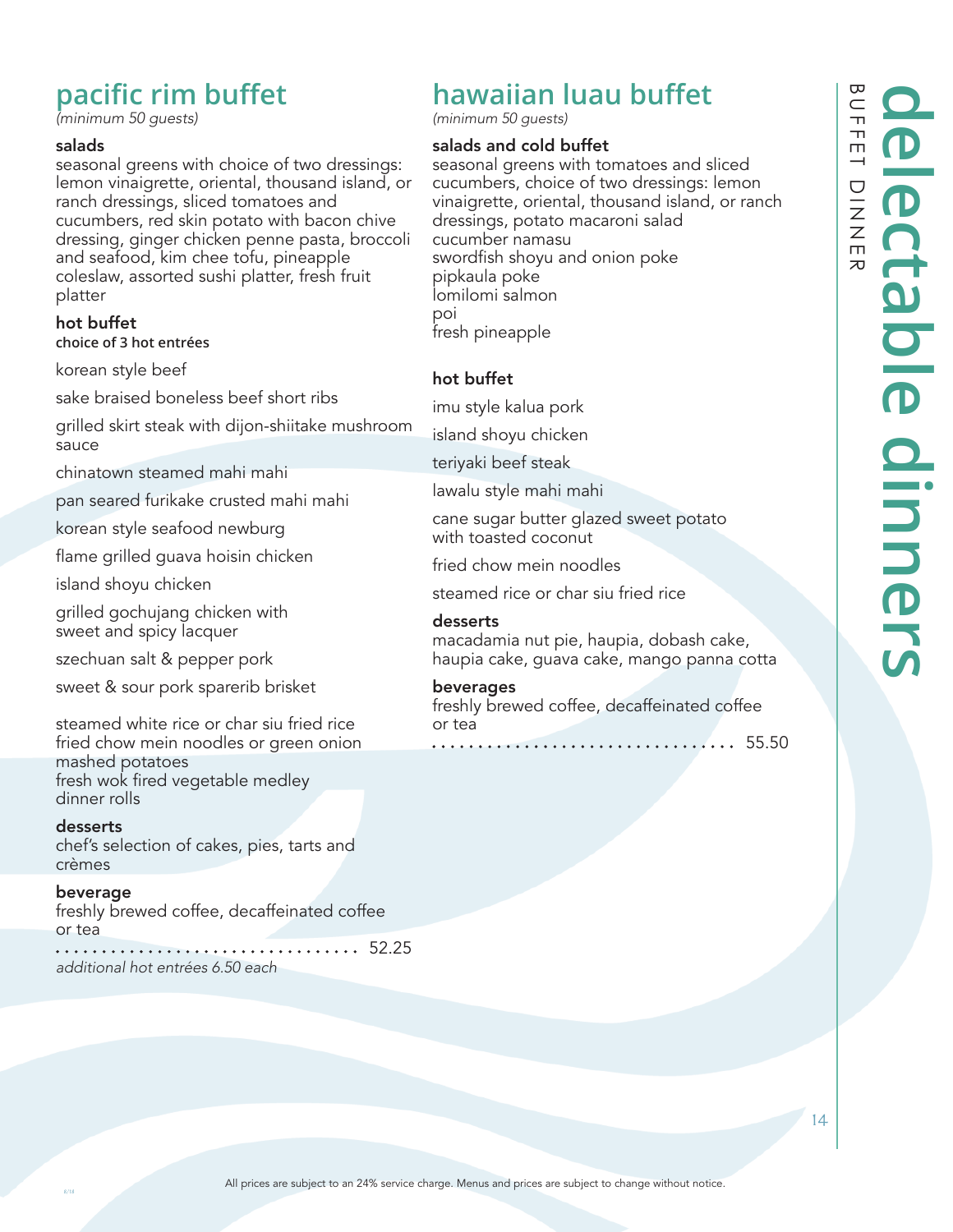all cocktail receptions start off with our moana selection

# **moana selection**

*minimum 40 guests*

### cold hors d'oeuvres fresh vegetable crudités with creamy herb dip seasonal tropical fresh fruit selection of domestic cheeses with sliced french bread and crackers spicy kajiki poke with fried wonton chips dim sum *(select two)* shrimp har gau pork siu mai scallop & spinach vegetarian mini char siu bao *served with sesame soy vinaigrette* hot hors d'oeuvres *(select three)* indonesian chicken satay skewers, peanut sauce chicken & vegetable potstickers sesame soy vinaigrette goat cheese won ton, poha berry sweet chili sauce fried salt & pepper calamari and pepperoncini shanghai style pork and vegetable lumpia, garlic pepper vinegar spanikopita, tzatziki sauce buba arare tempura mahi mahi skewer, lemon garlic aioli mochiko furikake chicken, pickled ginger aioli teriyaki beef skewers, chimichurri sauce 43.00 *additional hot hors d'oeuvres at 6.25 each you may supplement the moana selection with additional hot items listed below or add items from the whaler or hukilau selection, sushi assortment or*  all menu selections include mini rolls, aioli & whole grain dijon mustard roast prime rib of beef au jus, creamy horseradish sauce *(minimum 50 guests)* ..................11.00 roast new york striploin of beef cabernet sauvignon sauce *(minimum 40 guests)*  $\ldots \ldots \ldots \ldots \ldots \ldots 8.25$ whole roasted tenderloin of beef bearnaise sauce *(minimum 40 guests)* 13.00 baked guava macadamia nut honey glazed ham *(minimum 40 guests)* ..................... 7.75 house made kiawe smoked pastrami mango mustard sauce *(minimum 40 guests) ....................*8.25 kiawe wood smoked corned beef brisket lilikoi bbq sauce *(minimum 40 guests)* ..................8.25 roast turkey roulade sausage brandy gravy, cranberry compote *(minimum 40 guests)* 7.25 whole roasted island pig plum sauce *(minimum 60 guests) ...................11.00* salt crusted whole tai snapper orange truffle vinaigrette *(minimum 40 guests)* ........... market price *carver for two hours included in prices listed*

*theme stations*

# **whaler selection**

*2 hour limit*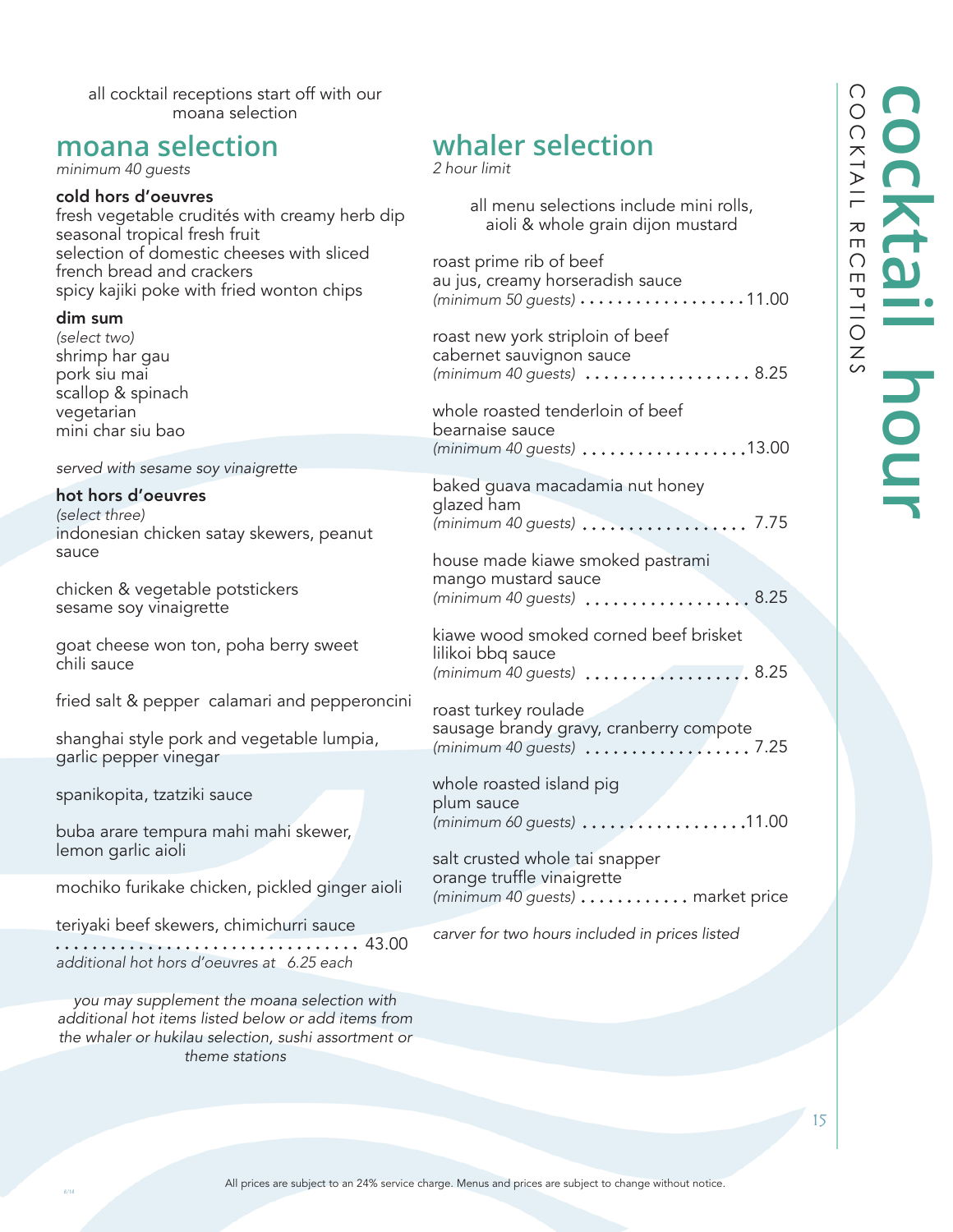# **cold hukilau selection**

jumbo shrimp on ice with cocktail sauce *(three pound minimum)* .........63.50/pound

edamame hummus served in individual vessels with carrots & celery sticks *(two dozen minimum)* 35.75/dozen

shrimp cocktail with asian pesto on individual plates *(two dozen minimum)* 46.50/dozen

crab salad on cucumber slice *(two dozen minimum)* 35.75/dozen

ahi sashimi with shoyu mustard sauce *(three pound minimum)* . . . . market price/pound

ahi poke or seafood salad with crispy won ton chips *(two pound minimum)* ahi poke............... market price/pound seafood salad ...............31.50/pound

ahi poke choice of shoyu, limu or spicy *(two pound minimum)* . . . . . market price/pound

tako poke choice of onion or limu *(two pound minimum)*....market price/pound mussel with limu and onion poke *(two pound minimum)* 25.00/pound

oysters on the half shell *(three dozen minimum)* 46.50/dozen

pipikaula poke *(two pound minimum)* . . . . . . . . . 32.00/pound

smoked salmon platter with mini bagels and cream cheese serves approximately 20 guests . . . . . . . . 262.00

deconstructed bruschetta tomato basil relish on crostini *serves approximately 25 guests* 75.00/order

edamame lightly salted, garlic or spicy *(two pound minimum)* 10.75/pound

domestic cheese platter with crackers and sliced french bread *(serves 25)* 225.00

vegetable crudite platter with creamy dip (serves 25) 125.00

fresh fruit platter  $(serves 25)$  ............................150.00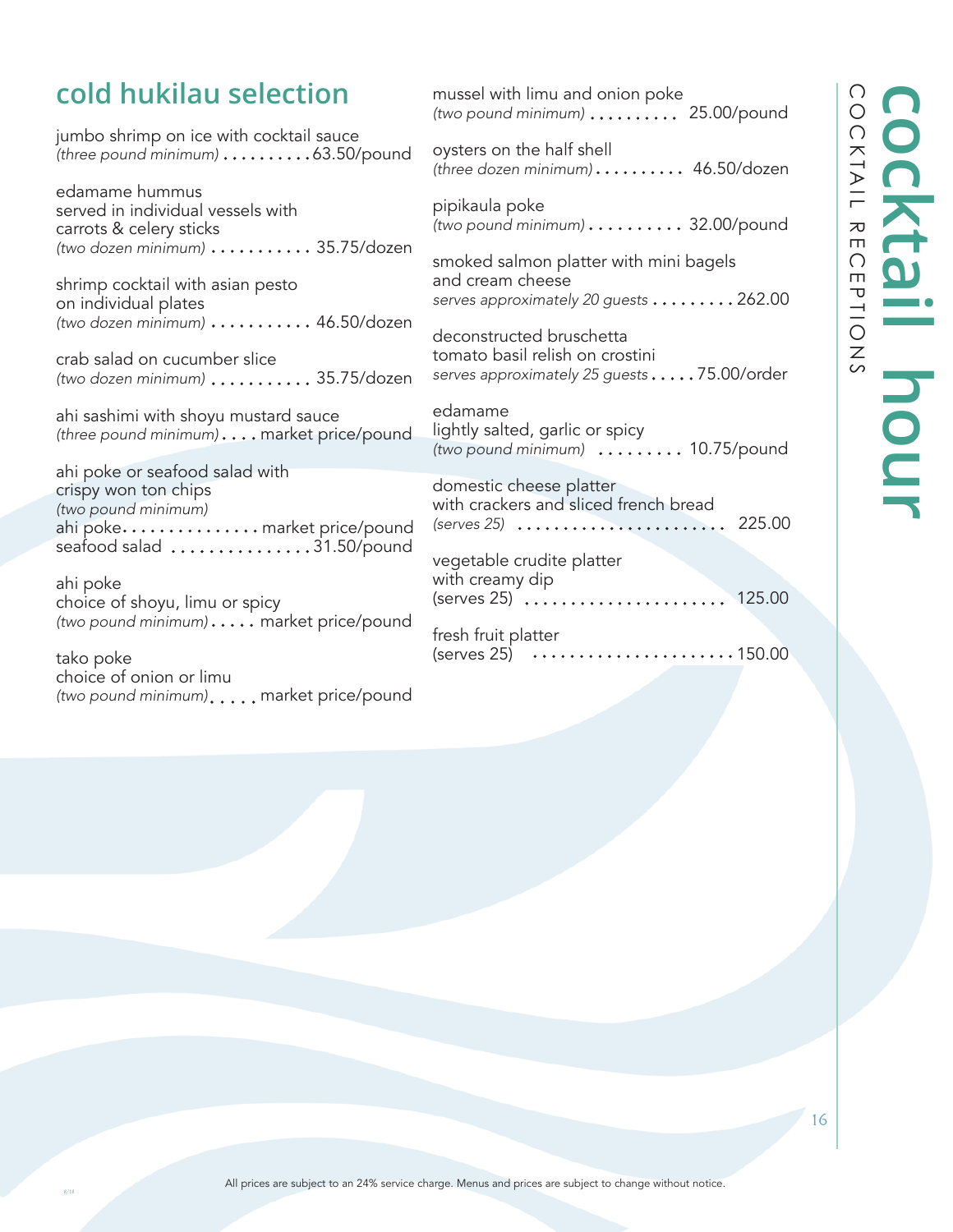# **hot hukilau selection**

imu style kalua pork sliders lilikoi bbq sauce, creamy cole slaw, mini brioche roll *(two dozen minimum)* 58.50/dozen

asian quesadillas char siu pork, hoisin sauce, mexican cheese blend, flour tortilla, sriracha sour cream, guacamole *(two dozen minimum)* 40.75/dozen

pacific blue crab cake yuzu tartar sauce *(two dozen minimum)* 77.25/dozen

chicken & vegetable potstickers sesame soy vinaigrette *(two dozen minimum)* 46.00/dozen

beef wellington bites cumberland sauce *(two dozen minimum)* 66.75/dozen

mochiko furikake chicken pickled ginger aioli *(minimum 12 orders)* 7.25/order

pork wonton soy-mustard sauce *(two dozen minimum)* 39.75/dozen

chicken yakitori skewer sake-mirin lacquer *(two dozen minimum)* 42.75/dozen

crispy tater tot potatoes with parmesan & garlic truffle oil porcini aioli and lemon pepper ketchup *(three pound minimum)* ......... 30.75/pound baked black mussel rockefeller rockefeller creamed spinach, hollandaise sauce glaze *(two dozen minimum)*...........56.75/dozen

teriyaki beef skewers chimichurri sauce *(two dozen minimum)* 42.75/dozen

crab rangoon purses mango chutney, curry aioli *(two dozen minimum)* 46.50/dozen

tofu vegetable potstickers sesame soy vinaigrette *(two dozen minimum)* 42.75/dozen

caponata stuffed crimini mushrooms fontina cheese, fried capers, garlic basil cream *(two dozen minimum)* 42.75/dozen

hot spinach & artichoke dip tri color corn tortilla chips *(serves 20)* 69.50/order

baked brie cheese with caramelized granny smith apples and macadamia nuts in grand marnier honey butter sauce served with sliced french baguette *(serves 40-50)* ...................... 143.50 each

kalua pig quesadillas with fresh tomato salsa *(two dozen minimum)* 40.75/ dozen

grilled baby lamb chops with horseradish mustard dip *(two dozen minimum)* . . . . . . . . . . 83.50/dozen

vegetable samosas with tamarind-mango chutney sauce *(two dozen minimum)* 40.00/dozen

pork hash stuffed mushroom tempura, shoyu mustard sauce *(two dozen minimum)* 39.75/dozen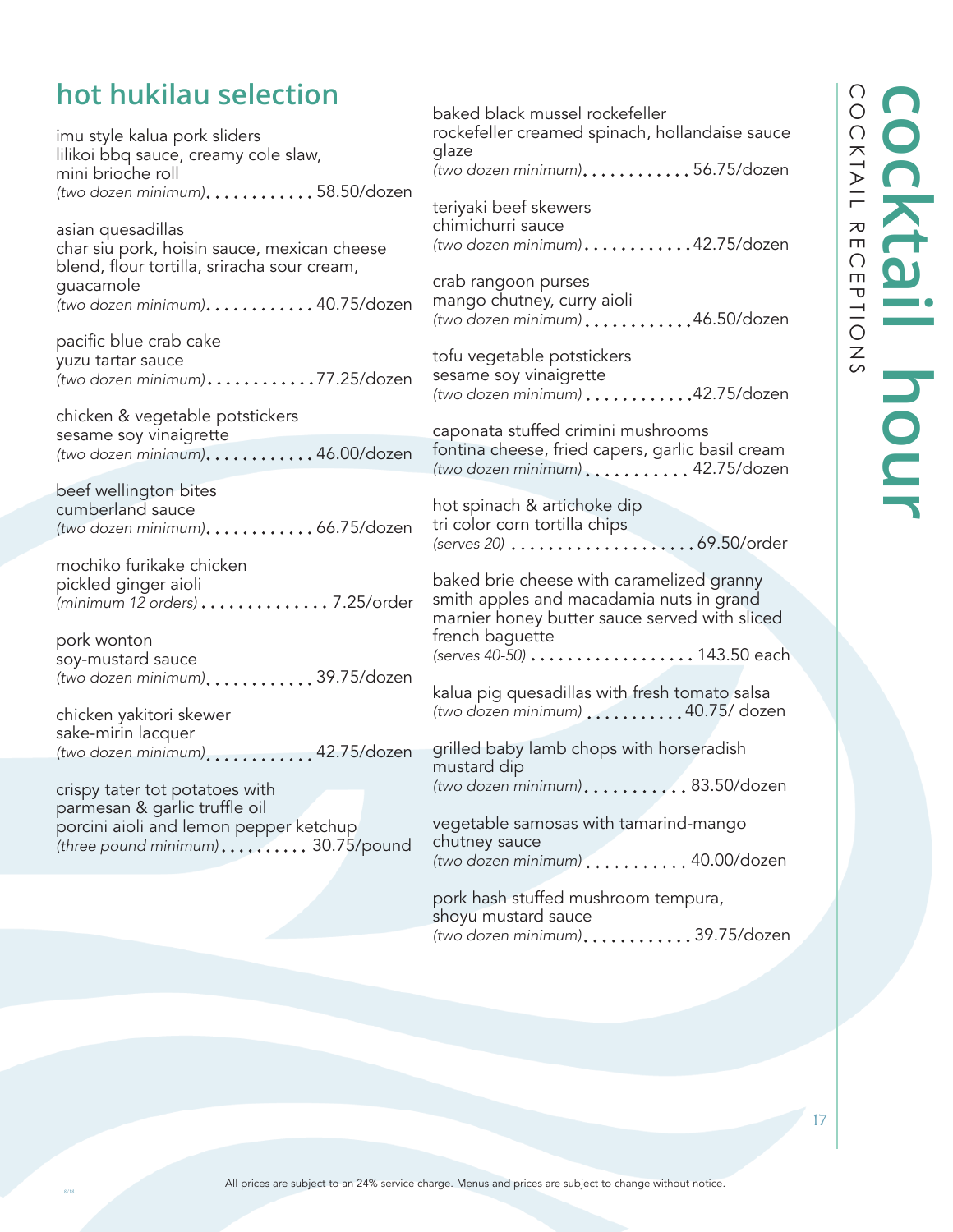# **sushi**

*(two dozen minimum per type)*

| futo-maki  21.50/dozen                                   |
|----------------------------------------------------------|
| tekka-maki (ahi roll)  market price                      |
| kappa-maki (cucumber roll)  17.00/dozen                  |
| oshinko-maki (japanese pickle roll)                      |
| california maki (crab, avocado, cucumber)<br>24.50/dozen |

### assorted sushi by the piece

| hamachi (yellowtail) market price<br>sake (smoked salmon)  4.75 |  |
|-----------------------------------------------------------------|--|
| ebi (shrimp) 4.00                                               |  |
| maguro (tuna)market price<br>tako (octopus)4.25                 |  |
| inari (cone)2.50                                                |  |

# **cooking and theme stations**

*(minimum 50 guests) 2 hour maximum*

| tempura station with chef<br>(outdoor functions only)<br>shrimp, fish, string beans, mushrooms,                                                                                                                                                                 |
|-----------------------------------------------------------------------------------------------------------------------------------------------------------------------------------------------------------------------------------------------------------------|
| kabocha pumpkin, carrots, zucchini<br>17.50<br>soft polenta station<br>bolognese sauce, marinara sauce, mushroom<br>ragout, marscapone, ratatouille stew                                                                                                        |
| 9.00<br>sushi bar with chef<br>sushi made to order maguro, sake, ebi, tako,<br>tobiko, california rolls, fire cracker roll (spicy<br>tuna with special chile pepper salsa)<br>24.25                                                                             |
| taco station with chef<br>kona coffee spiced shredded beef, imu style<br>kalua turkey, grilled fish, corn & flour tortillas,<br>cabbage slaw, sour cream, fire roasted tomato<br>salsa, tropical fruit salsa, guacamole<br>11.50                                |
| pho station<br>beef balls, rice vermicelli, vietnamese hot<br>broth, traditional garnishes                                                                                                                                                                      |
| 11.50<br>pasta station<br>(outdoor functions only)<br>marinara, alfredo, bolognese, italian sausage,<br>chicken, vegetable, garlic bread                                                                                                                        |
| 11.50<br>french fry station with chef<br>(outdoors functions only)<br>curly seasoned potatoes, sweet potato,<br>shoestring potato, condiment sauces: ketchup,<br>banana ketchup, ranch, sriracha ketchup<br>10.50                                               |
| salad station<br>romaine lettuce, mesclun greens, baby spinach<br>garlic croutons, parmesan cheese, red onion,<br>sliced mushrooms, cherry tomatoes, bacon<br>bits, black olive, sprouts, sliced cucumbers<br>lemon vinaigrette, caesar and ranch<br>dressings. |
| ice cream station<br>vanilla ice cream (3 ounce scoop per person),<br>chocolate sauce, strawberry sauce, chopped<br>nuts, crushed oreos, mini m&ms,<br>fresh whipped cream                                                                                      |
| 11.25<br>desserts<br>chef's selection of cakes, pies, tarts and                                                                                                                                                                                                 |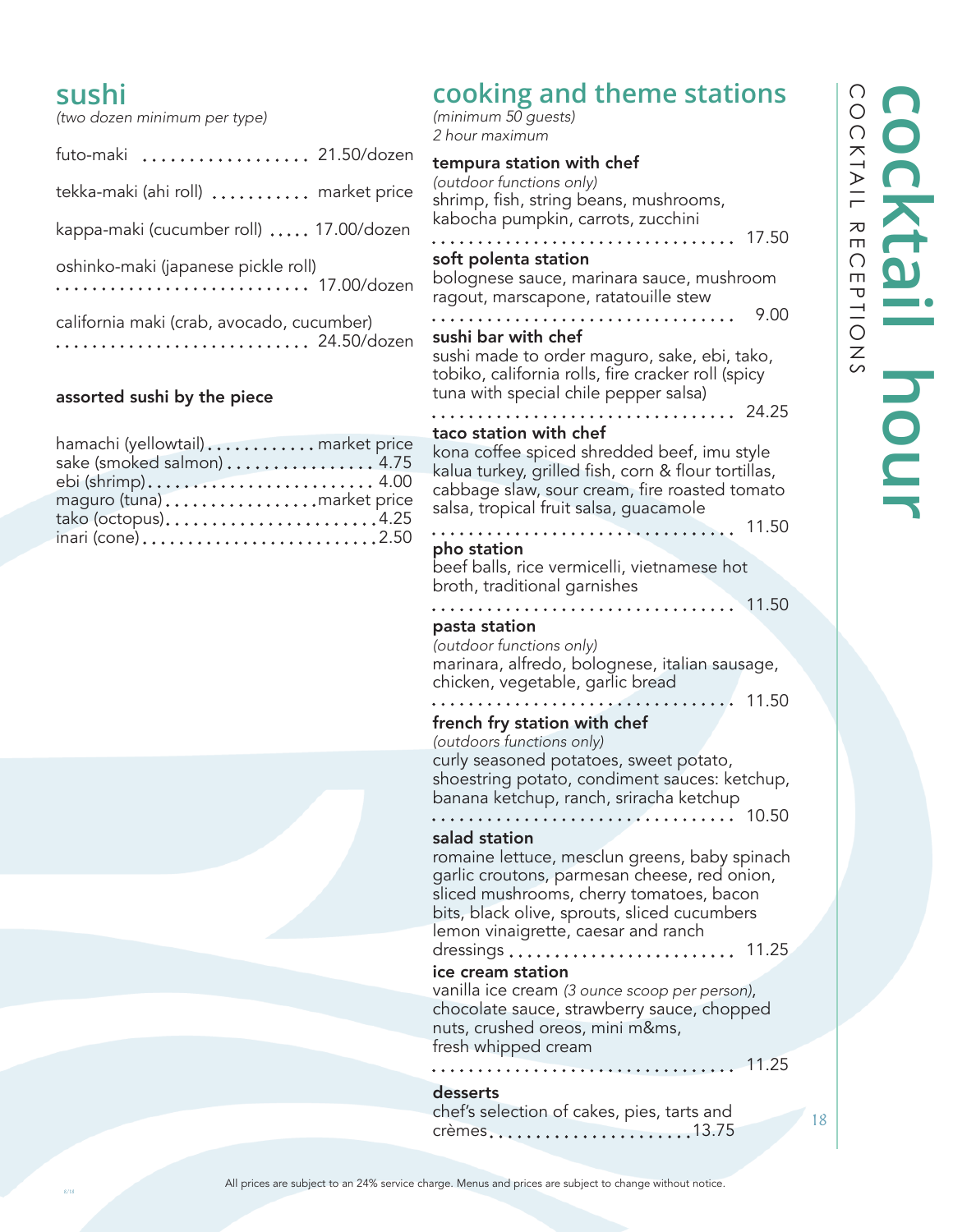# **bar and beverages**<br>we offer a wide selection of liquors, beers

and wines as well as non-alcoholic beverages and punches.

call bar 7.50 new amsterdam vodka, bombay gin, bacardi silver rum, jack daniels whiskey, johnnie walker red scotch, captain morgan spiced rum, malibu rum, jose cuervo gold tequila

top shelf bar  $\ldots$ ....................... 8.25 absolut vodka, tanqueray gin, myers platinum rum, crown royal whiskey, dewer's white label scotch, 1800 gold tequila

premium  $bar \dots \dots \dots \dots \dots \dots \dots$  9.00 ketel one vodka, bombay sapphire gin, bacardi maestro rum, makers mark bourbon, chivas regal scotch, patron silver tequila

domestic beer........................ 6.50 bud light, coors light, miller lite, o'douls (non-alcoholic)

 $imported beer \ldots \ldots \ldots \ldots \ldots \ldots \ldots 7.00$ kona long board lager, heineken, heineken light, corona

house wine by the glass  $\ldots \ldots \ldots \ldots 6.50$ stone cellars chardonnay, stone cellars merlot, stone cellars cabernet sauvignon, beringer white zinfandel

soft drinks 2.95 pepsi, diet pepsi, sierra mist, tonic water, club soda, ginger ale

juice: orange, pineapple, cranberry, grapefruit

red bull  $\cdots$ ........................ 4.00/can *2.00 if mixed in a beverage in addition to cost of liquor*

tropicals  $\ldots \ldots \ldots \ldots \ldots \ldots \ldots \ldots$  9.25 mai tai, blue hawaii

### bartender minimum

a \$100.00 minimum sales is required for each hour the bar is open. bars may be open for a minimum of 2 hours and a maximum of five (5) hours.

### host bar

hosted drinks will be tabulated and charges will be included on the catering invoice along with other banquet charges. a 24% service charge will be added to all hosted bar charges.

### pay as you go bar

drinks will be paid for in cash to the cocktail server or bartender.

# **banquet wines by the bottle**

### champagne and sparkling white wines

| cristolino brut nv cava (spain) $\dots \dots$ 29.00   |  |
|-------------------------------------------------------|--|
| la marca proseco (italy) $\dots\dots\dots\dots$ 32.00 |  |
| martini & rossi asti spumante (italy) $\dots$ 37.00   |  |
| domaine chandon brut (california) 49.00               |  |
|                                                       |  |

### interesting whites

| zenato pinot grigio (italy) 30.00       |  |
|-----------------------------------------|--|
| kenwood sauvignon blanc (sonoma) 33.00  |  |
| selbach riesling (germany)  30.00       |  |
| canyon road moscato (california)  28.00 |  |

### chardonnay

| <u>Charaonnay</u>                          |       |
|--------------------------------------------|-------|
| stone cellars (california)  27.00          |       |
| kendall jackson vinters(california)  33.00 |       |
| frie brothers (california)  33.00          |       |
| sonoma cutrer (sonoma) 42.00               |       |
| interesting reds                           |       |
| beringer white zinfandel (st. helena)      | 27.00 |
| gascon malbec (argentina)                  | 32.00 |
| ravenswood zinfandel (sonoma)              | 32.00 |
| da vinci chianti (italy)                   | 30.00 |
| pinot noir                                 |       |
| castle rock (geyserville)                  | 30.00 |
| de loach (california)                      | 30.00 |
| cabernet sauvignon                         |       |
| stone cellers (california)                 | 27.00 |
| louis martini (sonoma)                     | 35.00 |
| kendall jackson vinters (califonia)        | 35.00 |
| sterling (napa)                            | 46.00 |
|                                            |       |

### merlot

| stone cellars (california)  27.00          |  |
|--------------------------------------------|--|
| kendall jackson vinters (california) 32.00 |  |
| rutherford hill (napa)  40.00              |  |
| non alcoholic                              |  |
| martinellis sparkling cider  10.00         |  |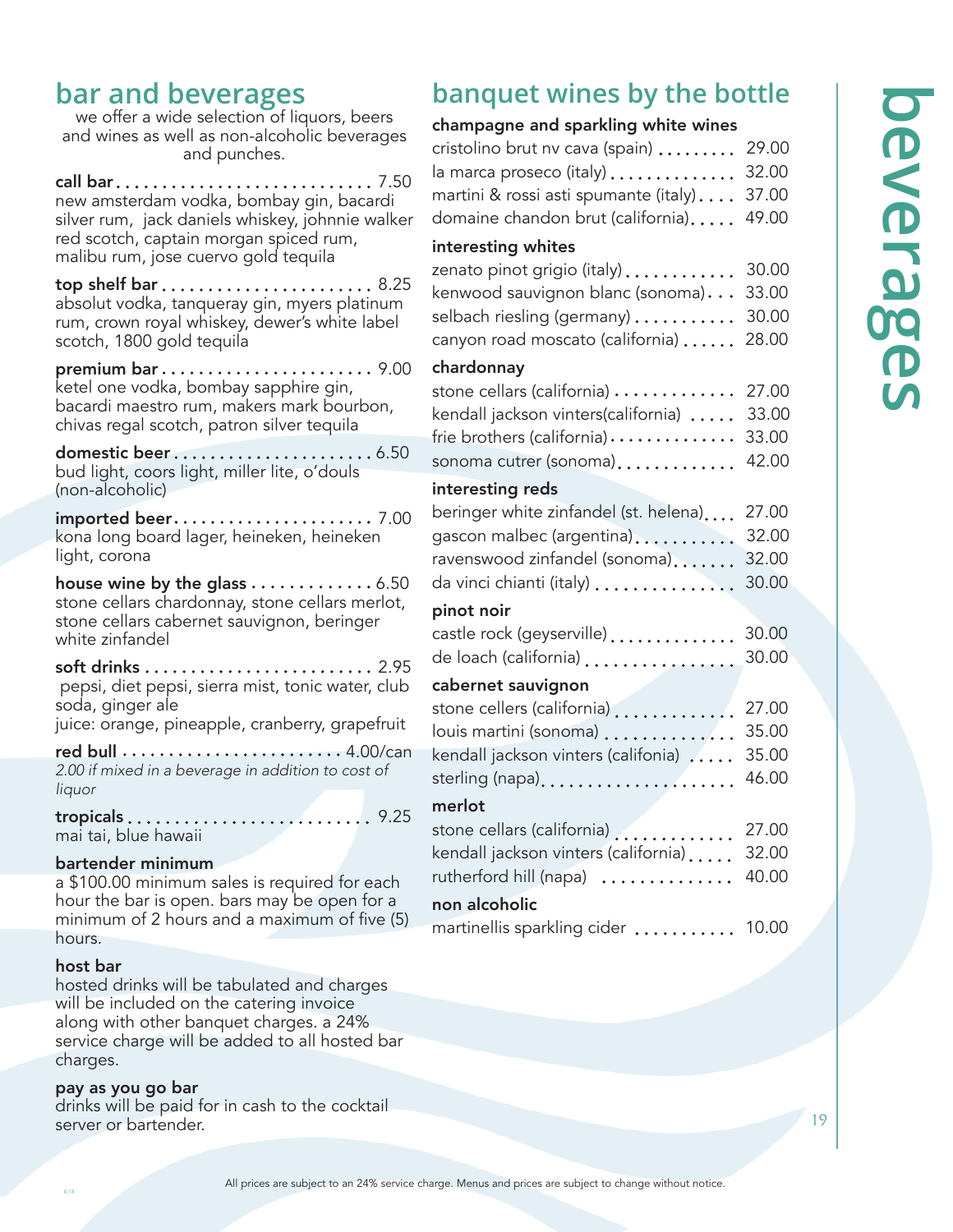# **meeting room rental**

Prices vary depending on your choice of set up day and time of occupancy. We offer theater or classroom style set up. Day occupancy rates run from 7:30am-2:30pm Evening occupancy rates run from 5:30pm until 12:00 midnight.

# **meetings and conferences**

### coffee breaks

freshly brewed coffee or decaffeinated coffee *(serves 20 cups)* 39.00/gallon hot tea (serves 20 cups) $\ldots \ldots \ldots$ 39.00/gallon assorted mini breakfast pastries (danish, scones, muffins, croissants) ............................31.00/dozen sliced fresh fruit platter (serves 25) 150.00 freshly baked cookies  $\ldots \ldots \ldots 18.00$ /dozen mini macadamia nut brownies ... 31.00/dozen granola bars  $\dots\dots\dots\dots\dots$  2.25 each pretzels*(serves 8-10)* ........... 24.00/order potato chips (*individual bags*) 2.50 each whole fresh fruit *(banana, apple or orange)* ........................... 2.50 each mixed nuts *(serves 8-10)* ....... 26.25/pound assorted mini cupcakes .......32.00/dozen fruit yogurt cups (individual)  $\dots \dots$  3.50 each orange juice *(serves 8-10)* .......35.75/pitcher pineapple juice *(serves 8-10)* 27.50/pitcher passion orange guava juice *(serves 8-10)* 27.50/pitcher ice tea *(serves 8-10)* .......... 27.50/pitcher plantation ice tea (serves 8-10)... 32.00/pitcher assorted canned sodas and fruit drinks 3.25/can fruit punch (*serves approx.* 50) . . . . 105.00/bowl

# **audiovisual equipment**

a microphone and podium will be provided with your banquet room. Should you need to rent additional equipment, we have the following available:

| hotel screen 50.00                                                          |  |
|-----------------------------------------------------------------------------|--|
| Icd data projector 100.00                                                   |  |
| vcr (vhs format) or dvd player  40.00                                       |  |
| additional microphone  40.00                                                |  |
| cordless microphone (handheld)  85.00                                       |  |
| easel  10.00                                                                |  |
| whiteboard $\,\ldots\ldots\ldots\ldots\ldots\ldots\ldots\,$ 15.00           |  |
| ${\sf flipchart}\; \ldots\ldots\ldots\ldots\ldots\ldots\ldots\ldots\,35.00$ |  |
| uprite piano $\dots\dots\dots\dots\dots\dots\dots$ 125.00                   |  |
| (turning fee, additional)                                                   |  |
| high speed internet access                                                  |  |
| (requires minimum 30 day notice)  as quoted                                 |  |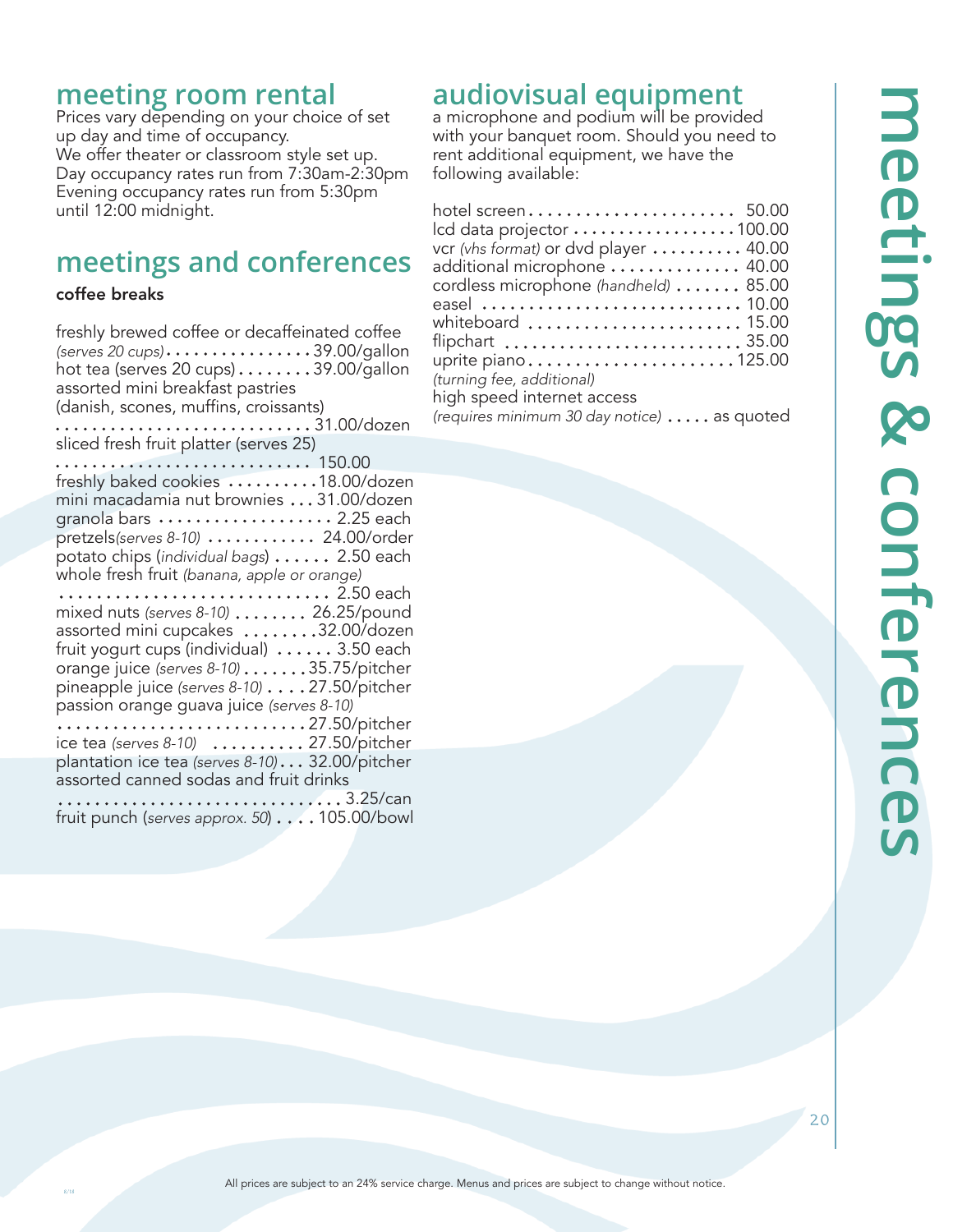# **sheet cakes**

chocolate, strawberry, white, haupia, guava, carrot, dobash and chantilly. decoration includes a flower lei or frosting rose design and your choice of inscription.

### sizes

| quarter sheet cake(serves 24)  41.75<br>quarter sheet carrot cake 53.50 |  |
|-------------------------------------------------------------------------|--|
| half sheet cake (serves 48) 72.75<br>half sheet carrot cake100.00       |  |
| full sheet cake (serves $96$ ) 126.25<br>full sheet carrot cake149.75   |  |

# **wedding cakes**

white, chocolate, carrot or marble flavors *cream cheese frosting for carrot cake – 35.00 more per tier*

### cake fillings

lilikoi, lemon, strawberry .........20.00/tier

### cake fountains

can be provided for an additional 10.00

| 2 tier with dummy (serves 40) 251.00 |  |
|--------------------------------------|--|
| 3 tier with dummy (serves 90) 348.00 |  |
| 4 tier with dummy (serves 150)465.00 |  |
| 5 tier with dummy (serves 285)562.00 |  |

*A \$40.00 service fee will be assessed for cakes brought in for your party. Please ask our catering staff about a special cake design for your party.*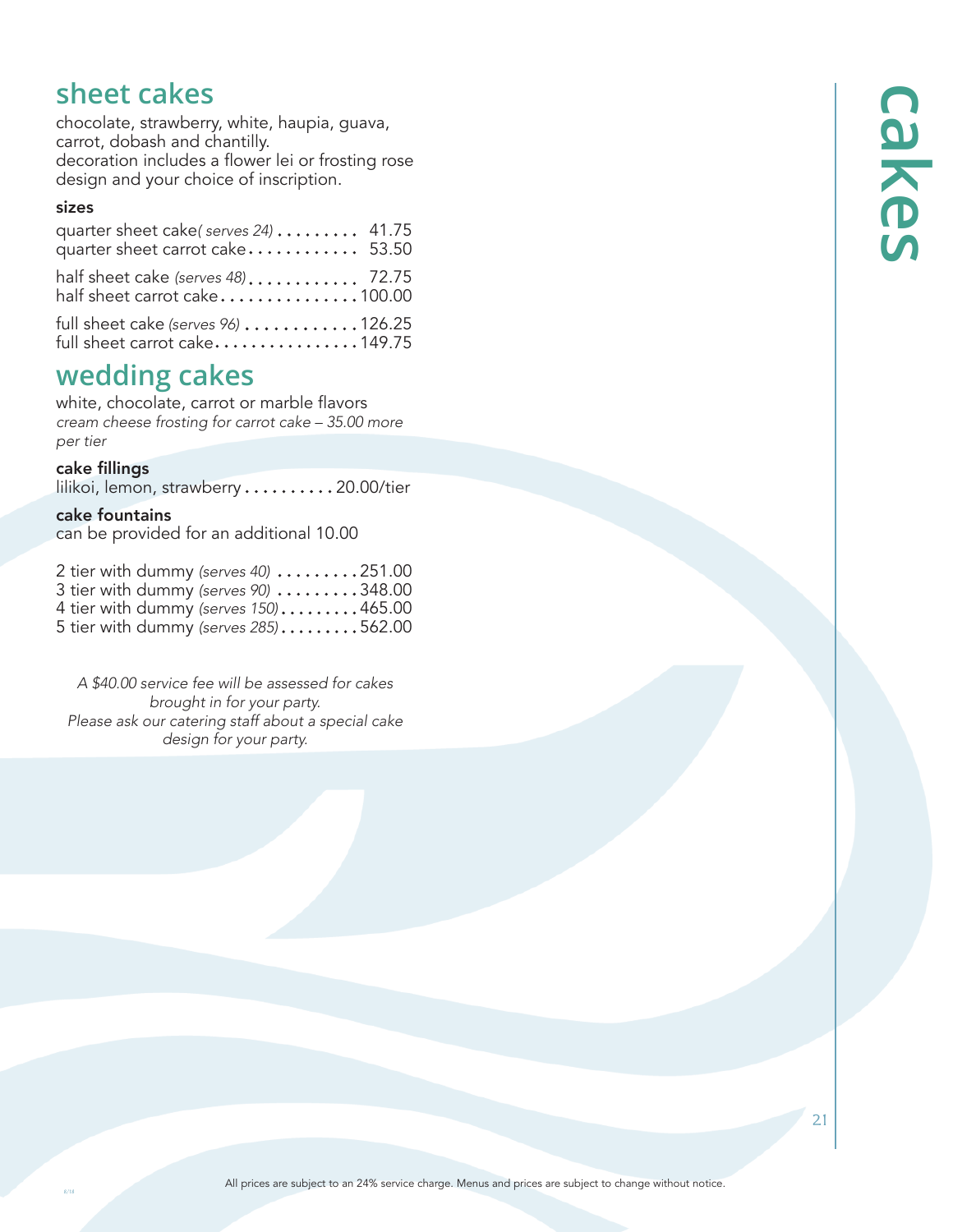# **eligibility & policies Sibility & policie**

### **Eligibility**

Only authorized individuals are permitted to sponsor catered functions at the Hale Koa Hotel.

The Hale Koa Hotel is an Armed Forces Recreation Center serving active duty and retired members of the U.S. Armed Forces and their families. Authorized personnel are eligible to book banquets, meetings, private parties and other special events when the sponsor is an authorized user.

Banquet facilities may be used by the following categories of personnel: Active or retired military personnel and their dependents, active or retired Reserve and National Guard members who possess a valid and current I.D. card and their dependents and Department of Defense Civilians. After a banquet contract is finalized (usually 6-8 weeks prior to a function date), the authorized sponsor must visit to the Catering Office with a valid I.D. card and sign the contract.

Private catered events contracted at the Hale Koa Hotel represent an agreement for services between the authorized individual and the Hale Koa Hotel. As such, a private catered event may not be advertised to the general public.

Use of hotel facilities to conduct personal or commercial business that involve monetary transactions, whether by entrance fee, retail sales or other is prohibited. This includes fundraising activities.

### Parking

Validated parking for a nominal fee is available at either the Hale Koa parking garage across from the hotel or at the Saratoga lot across from the Army Museum.

### Deposit and Payment Deposit Policy

A deposit is required within 14 days of the date we accept your booking. For functions in Banyan Tree, DeRussy Hall, Luau Garden or the Waikiki Ballroom, the deposit is \$700.00. For the Laulima and Kalia Rooms, the deposit is \$150.00 per section. An additional deposit is required for wedding ceremonies. An \$800.00 deposit is required for wedding ceremonies held in the Maile Garden or Luau Garden.

For ceremonies held in 2021 the deposit is \$850.00. Deposit will be applied to the total bill for your event.

### Cancellation & Refund Policy

All deposits are non refundable once submitted. No refunds will be given should you cancel your function after we receive your deposit. Ceremony deposits are nonrefundable and will not be applied to the reception charges. Cancellation of your function must be made in writing.

### Change in Function Date

Requests to change a function date must be made at least six (6) months prior to function date to avoid forfeiture of deposit. Requests must be made in writing. If a request is made less than six months prior to your function date, your initial deposit will be forfeited and a new deposit will be required to confirm your new date.

### Prepayment Policy

A 90% prepayment of the total anticipated charges is required 14 days prior to the function date. the prepayment is non refundable but will be applied to the total charges for your event. An invoice will be presented at the conclusion of the function for payment in full on the day of your event.

### Service Charge

All food and beverage revenue is subject to a 24% service charge. This consists of an 18% gratuity that is distributed directly to the food and beverage service staff assigned to service your function. The remaining 6% is retained by the hotel to cover non-itemized costs and expenses other than wages and tips for employees. Rates are subject to change without notice.

### State Tax

Since the Hale Koa hotel is a federal entity, the 4.712% state tax will not be added to our prices.

### Final Guarantee Count

A final guaranteed guest count and completed room diagram (if applicable) will be required by 12:00 noon, three working days in advance of the function date. Sundays and federal holidays are not considered working days and should be taken into consideration when submitting final counts. If no final count is received by this deadline, your tentative count